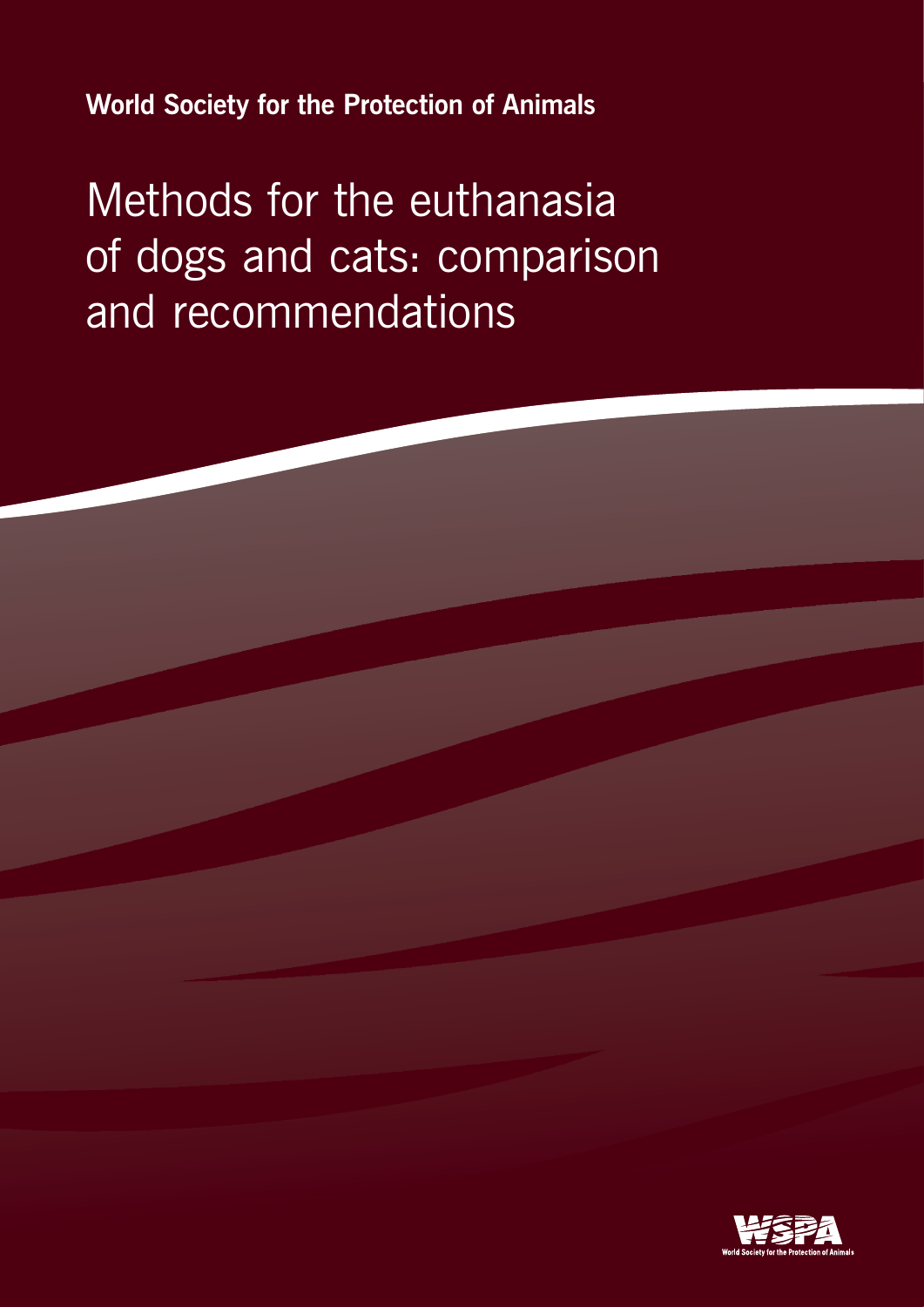## **FOREWORD**

**This document aims to provide guidance on the euthanasia of dogs and cats by identifying methods considered humane and methods that might compromise animal welfare.**

**The euthanasia of companion animals is a much debated issue for animal welfare organisations around the world. Opinions are diverse and are often influenced by local situations and cultural backgrounds.** 

**The decision to euthanase an animal is a complex ethical matter involving many factors, and a detailed discussion of the subject is beyond the scope of this document. As an animal welfare organisation, it is our obligation to ensure that when the decision to euthanase is taken the methods used are truly humane and administered by responsible and appropriately trained individuals.**

**Methods of euthanasia, scientific knowledge and opinions evolve over time; this overview is based on current scientific evidence and will be subject to review.** 

Author: Louisa Tasker, MSc, BSc (Hons.) Editor: Companion Animals Unit, World Society for the Protection of Animals

World Society for the Protection of Animals 89 Albert Embankment London SE1 7TP T: +44 (0)20 7557 5000 F: + 44 (0)20 7703 0208 E: wspa@wspa-international.org W: wspa-international.org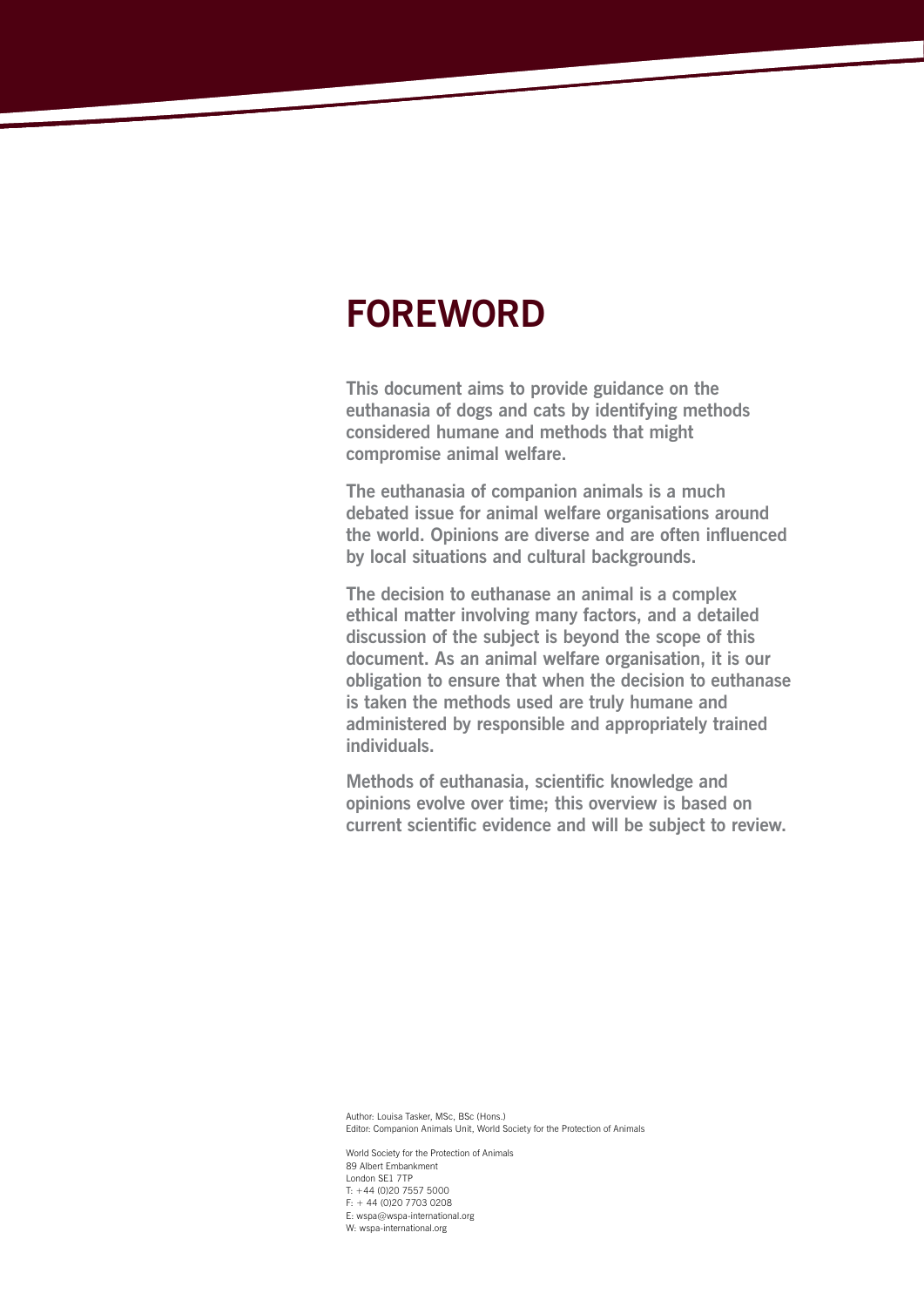# **CONTENTS**

#### **INTRODUCTION 4**

| Criteria for euthanasia              |   |
|--------------------------------------|---|
| <b>Reasons for euthanasia</b>        | 4 |
| <b>Personnel and training</b>        | 4 |
| Signs of pain and distress           | 4 |
| <b>Confirmation of death</b>         | 5 |
| <b>Carcass disposal</b>              | 5 |
| Professional and sympathetic conduct | 5 |

#### **METHODS FOR THE EUTHANASIA OF DOGS AND CATS 6**

| Summary table of methods:       |    |
|---------------------------------|----|
| <b>Recommended</b>              |    |
| Acceptable                      |    |
| <b>Conditionally acceptable</b> | 8  |
| Not acceptable                  | 10 |

#### **PRE-EUTHANASIA DRUGS 13**

| <b>Tranguillisers</b>                       | 13 |
|---------------------------------------------|----|
| <b>Sedatives</b>                            | 13 |
| <b>Immobilisers</b>                         | 13 |
| Anaesthetics                                | 14 |
| <b>Combinations of pre-euthanasia drugs</b> | 14 |

#### **DISCUSSION OF EUTHANASIA**

| <b>METHODS</b>                          | 15              |
|-----------------------------------------|-----------------|
| Non-inhalant, injectable                |                 |
| pharmaceutical agents                   | 15              |
| <b>Barbiturates</b>                     | 15              |
| Other intravenous anaesthetics          | 16              |
| <b>T61</b>                              | 16              |
| Potassium chloride (KCI)                | 16              |
| Magnesium sulphate (MgSO <sub>4</sub> ) | 17              |
| Chloral hydrate (CH)                    | 17              |
| Inhalant agents (gas mixtures)          | 17              |
| General considerations                  | 17              |
| Anaesthetic gases                       | 17              |
| Nitrogen or nitrogen/argon mixtures     | 18              |
| Carbon dioxide (CO <sub>2</sub> )       | 18              |
| Carbon monoxide (CO)                    | 19              |
| Nitrous oxide $(N_2 0)$                 | 19              |
| <b>Fther</b>                            | 19              |
| <b>Physical methods</b>                 | 20              |
| <b>General considerations</b>           | 20              |
| Shooting using a free bullet            | 20              |
| Captive bolt                            | 20              |
| Electrocution                           | $\overline{20}$ |
| Decompression                           | 20              |
| Hanging                                 | 21              |
| <b>Drowning</b>                         | 21              |
| <b>Poisons</b>                          | 21              |
| General considerations                  | 21              |
| Strychnine                              | 21              |
| Cyanide                                 | 21              |
| <b>REFERENCES</b>                       | 22              |
| <b>ANNEX 1:</b>                         |                 |
| Dosages and routes of                   |                 |
| administration of agents                |                 |
| for euthanasia of dogs and cats         | 23              |
|                                         |                 |

### **ANNEX 2:**

| <b>Guidelines on the intravenous</b> |              |
|--------------------------------------|--------------|
| injection of Pentobarbitone for      |              |
| the euthanasia of dogs and cats      | $25^{\circ}$ |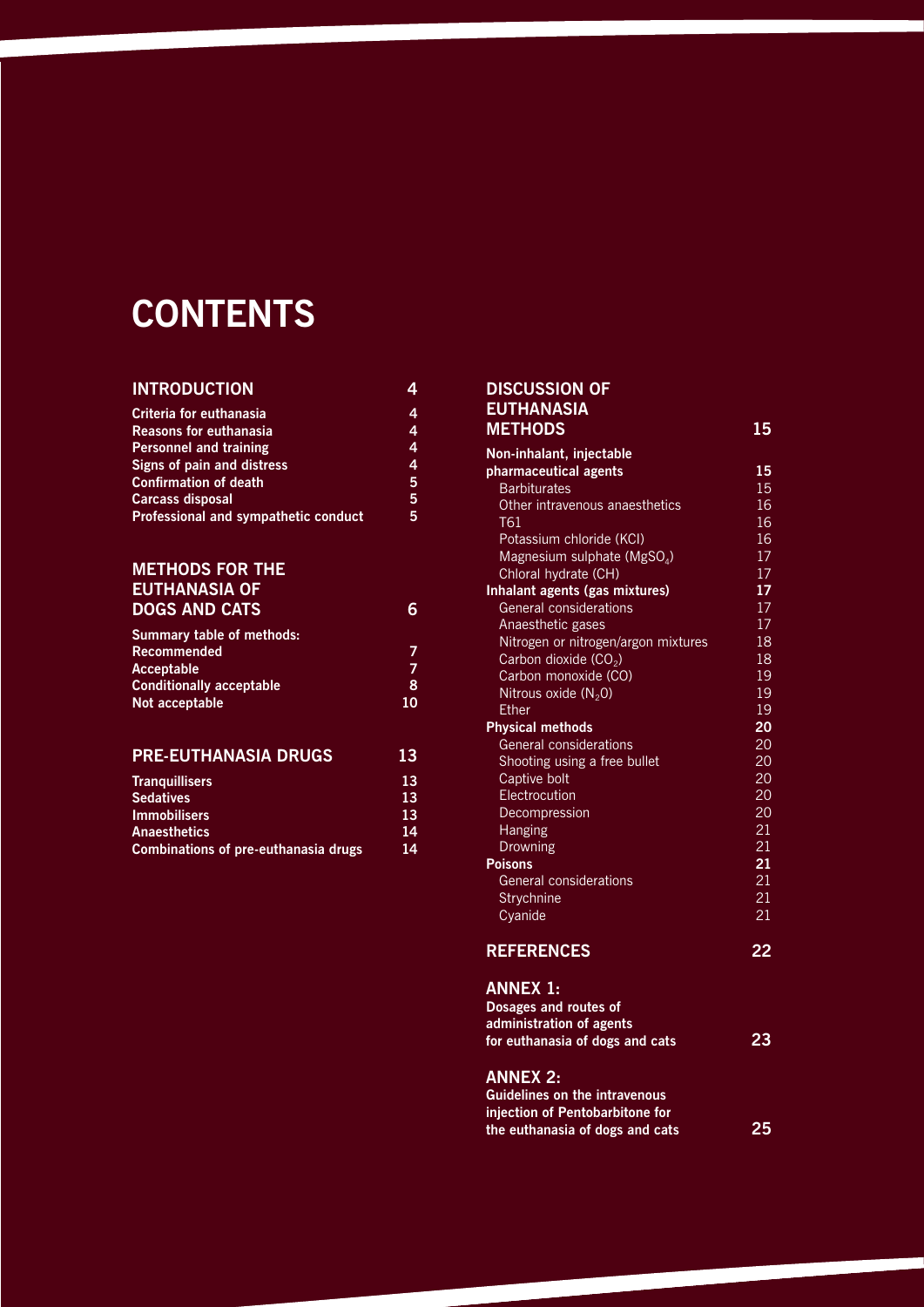## **INTRODUCTION**

#### **Criteria for euthanasia**

The term euthanasia comes from the Greek 'eu' meaning 'good' and 'thanatos' meaning death, literally translated it means 'good death'. There are four primary criteria that ensure death caused by methods of euthanasia is humane (Beaver *et al.*, 2001). The method must:

- **1** Be painless
- **2** Achieve rapid unconsciousness followed by death
- **3** Minimise animal fear and distress
- **4** Be reliable and irreversible

To meet these criteria, the method should take into account the species, age and health of the animal. In addition the method should be simple to administer, safe for the operator, as aesthetically acceptable to the operator as possible, and preferably require small doses of any chemicals used.

#### **Reasons for euthanasia**

A decision to euthanase an animal is a complex ethical matter involving many factors, and a detailed discussion of the subject is beyond the scope of this document. The World Society for the Protection of Animals (WSPA) believes euthanasia is acceptable and necessary when an animal is suffering due to an incurable illness or injury, or when an animal presents a significant risk to human health and safety or the safety of other animals, through disease or aggressive behaviour.

It is advisable for WSPA member societies, which may have cause to euthanase animals in their care, to adopt an agreed euthanasia protocol that clearly outlines the reasons for euthanasia and the acceptable methods.

WSPA does not condone the mass destruction of dogs and cats as a population control measure. Successful control of dog and cat populations requires a coordinated strategy that has been agreed by all stakeholders and includes:

- **•**  Legislation with effective enforcement
- **•**  Registration coupled with a dependable method of identification for dogs and cats
- **•** Reproduction control
- **•** Measures to reduce the availability of dogs and cats through the control of breeders, pet-shops and other sales outlets
- **•** Education of owners or guardians so that they act as responsible carers for their animals

Even when these components are in place, WSPA reluctantly accepts that there are circumstances when the euthanasia of healthy animals is required, for example in the case of animals that cannot be rehomed, or to avoid overcrowding in shelters that would compromise the welfare of animals being held there.

WSPA firmly believes that in all situations when euthanasia is deemed necessary, the methods adopted should meet all four of the criteria listed at the beginning of this introduction, and hence be truly humane.

#### **Personnel and training**

All methods of euthanasia have the potential to be poorly performed if operators are untrained and unsupported. Consequently, it is essential that operators are provided with suitable training, including a period of initial tuition with assessment of proficiency, followed by continuous monitoring of skills and ability, as well as access to emotional support.

The initial period of instruction should, without exception, include training in both the technical aspects of the methods to be used and the recognition of signs of animal distress. Following the instruction, operators should understand the mechanism by which that particular method of euthanasia causes unconsciousness and death. They should also receive direction and practical training in the careful handling required to prevent distress in the animals they will be restraining for euthanasia. It is essential that operators are taught to recognise the species-typical behaviour and physiological responses that indicate an animal is experiencing fear, distress, pain or anxiety, and how to take immediate action to alleviate these states should they be observed.

#### **Signs of pain and distress**

The following behaviours or physiological responses may be signs of pain and distress:

**Aggression** towards humans or redirected towards self or inanimate objects e.g. snapping, biting, growling, scratching

**Vocalisation** *–* whining, whimpering, high pitched barking, howling, or growling in dogs, hissing or yowling in cats

**Attempting to escape** or withdraw from the situation **Struggling Panting Hyperventilating Salivating**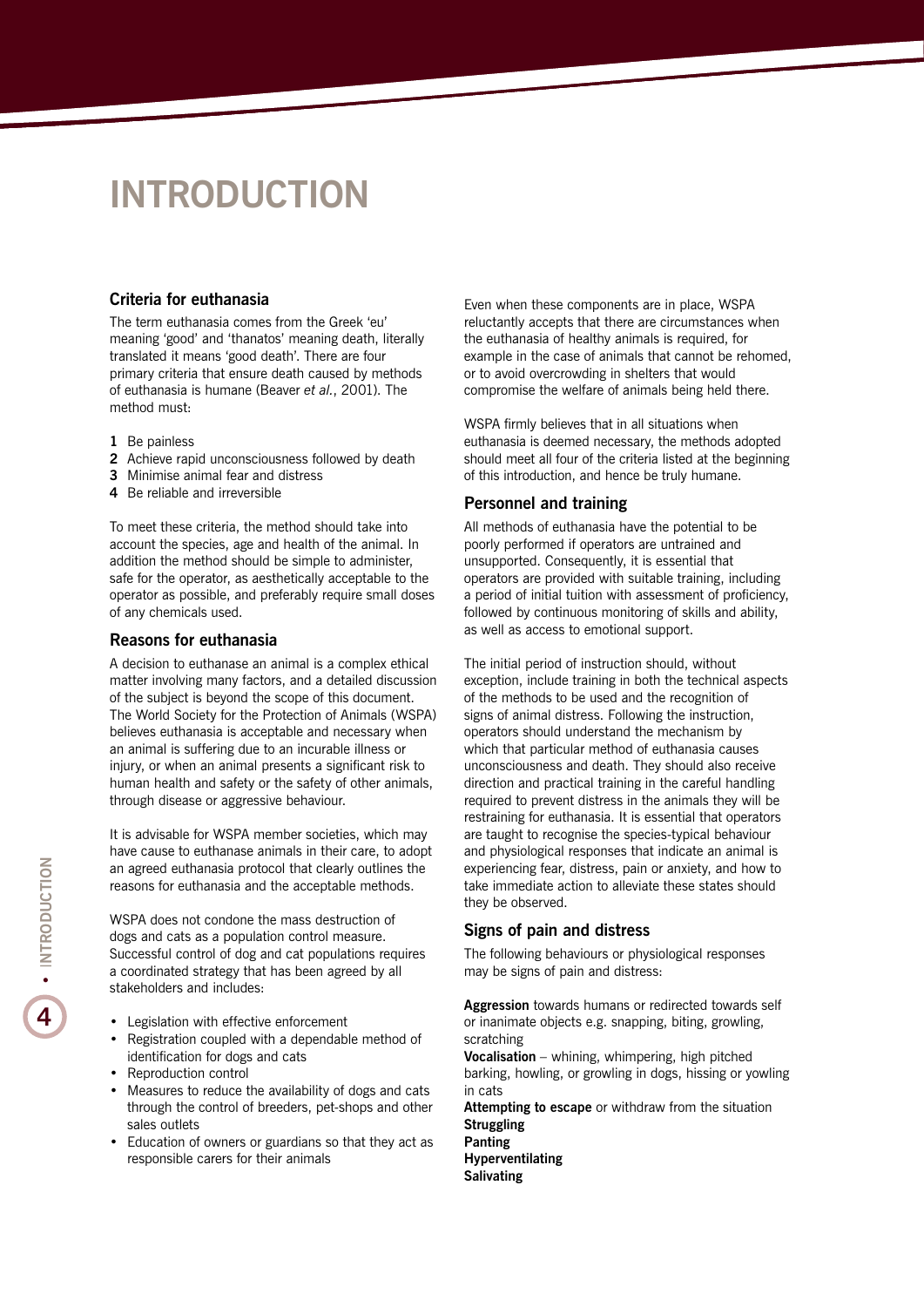#### **Pupils becoming dilated**

**Pilo-erection** (hair standing on end) **Increased heart rate** (tachycardia) **Shivering**, muscle tremors and spasms; these may also result from reflex skeletal muscular contractions **Immobility** or freezing (the animal becomes tense and stops moving, but remains conscious and aware of the situation) **Urination**

#### **Defecation**

**Anal sacs are emptied** (foul smelling liquid is evacuated)

#### **Confirmation of death**

All operators performing euthanasia should be able to identify when death has occurred. Indicators include:

- **• No movement of the chest / No signs of respiration** The animal's chest has stopped moving up and down indicating that it has stopped breathing. **DO NOT rely on this sign alone as the animal's heart may continue to beat for some time after it has stopped breathing**
- **• No heart beat** Check for this with a stethoscope or by palpating the animal's chest wall.
- **• No pulse** Check for this by palpation over the medial aspect of the animal's hind limb. **Not always easy to locate in small animals**
- **• Loss of colour from the mucous membranes in the animal's mouth**

Mucous membranes become pale and there is no capillary refill if pressure is applied. With time the mucous membrane becomes dry and sticky. **Capillary refill is frequently still evident for prolonged periods after an animal has died**

#### **• Corneal reflex (blink reflex) is lost**

The corneal reflex is normally elicited when the eyeball is touched. After death, the animal's eyes remain open and the lids do not move when touched.

**• Glazing of the eyes**

This occurs rapidly after death. The cornea loses its clear, moist appearance and becomes opaque, dry and wrinkled.

**• Rigor mortis**

**If death cannot be confirmed by a veterinary surgeon, or there is any doubt, operators should wait until rigor mortis has set in before disposing of the animal's carcass.**

#### **Carcass disposal**

- **• No animal should be disposed of until death is verified**
- **• Disposal should take into account regulations, disease control and drug residues**

Once death has been confirmed the animal should be disposed of in accordance with the local and/or national regulations. These rules should be obtained from the local municipality or relevant animal health/ environment departments in advance and all operators should comply with the necessary procedures.

This is especially important for disease control. Moreover, many of the injectable agents used for euthanasia may leave residues in animal carcasses. These drug residues may pose a threat to other animals in the event that the carcass is eaten and may cause localised contamination upon carcass decomposition.

**• Suspect rabies cases require cautious handling and compliance with reporting regulations** Special precautions should be taken when handling the carcass of any animal suspected of carrying rabies, including the use of protective clothing: gloves, overalls, eye goggles and protective shoes.

The carcass should be sealed in a plastic bag, as the rabies virus can remain active for some time after death. The external surfaces of the carcass can remain infective for several hours after death, and the internal organs can remain infective for several weeks depending upon environmental temperature, so burial is not recommended. National or local regulations may require that the carcass, head or a sample of brain tissue are sent to a public health authority laboratory for testing and surveillance.

#### **Professional and sympathetic conduct**

All operators need to show professionalism and respect for animal welfare, for the value of animal life, and for other people involved. The degree of distress that operators and other people experience when euthanasia is performed will be affected by their culture, beliefs and the community in which they live.

Operators should be emotionally supported and trained to develop coping mechanisms to deal with this stress. This is important for many reasons, including the risk that dissatisfied personnel may become careless when handling animals and performing euthanasia. Ensuring that the methods used are humane can also help to reduce the distress experienced by operators and other people.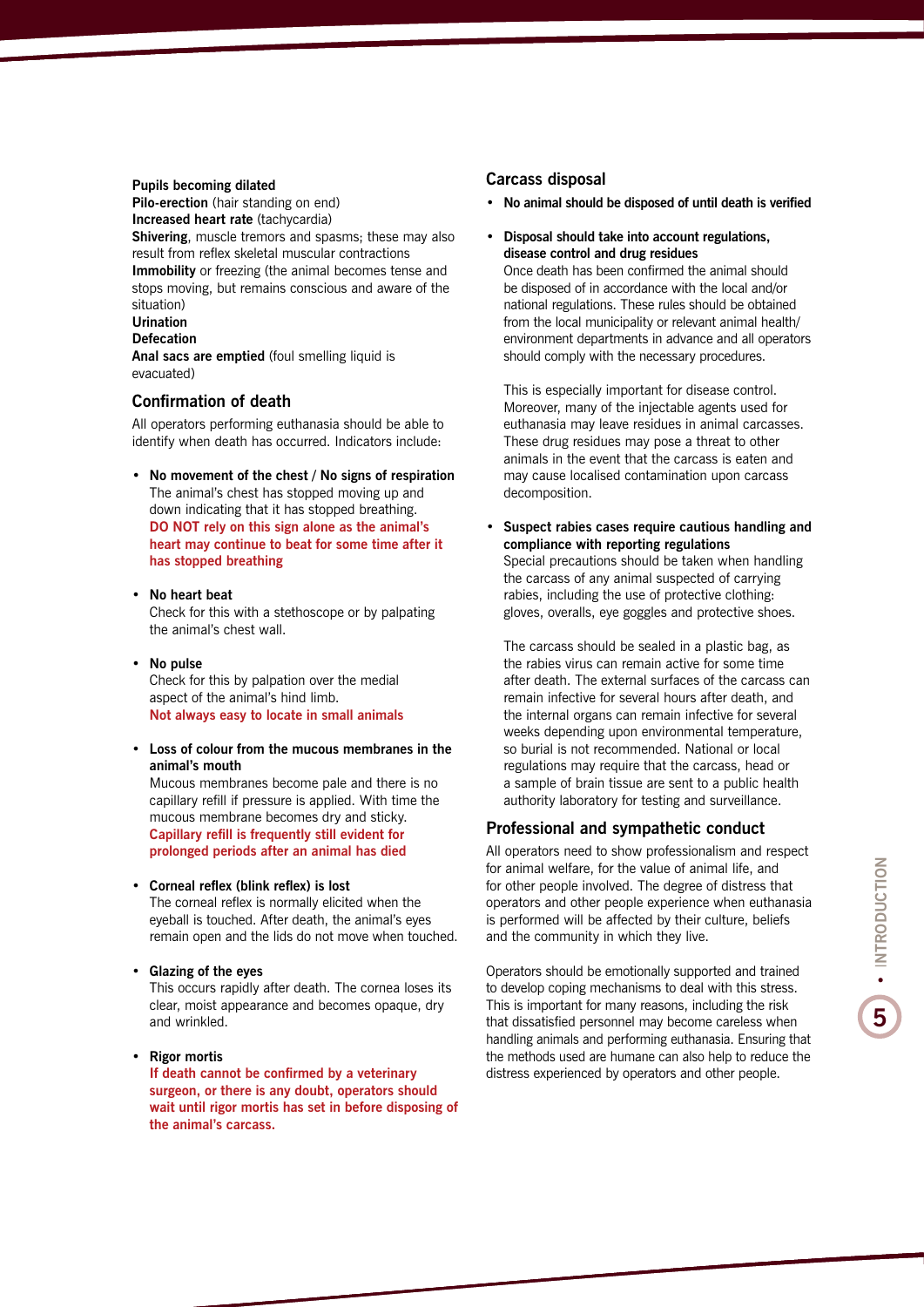# **METHODS FOR THE EUTHANASIA OF DOGS AND CATS**

**The following pages assess the methods of euthanasia in current use, in terms of the effects on the animal and additional information regarding usage. The methods are divided into the following categories:**

#### **RECOMMENDED**

This method is considered 'best practice' because it consistently produces a humane death when used as the sole means of euthanasia.

#### **ACCEPTABLE**

These methods also produce a humane death when used as the sole means of euthanasia. However, there are practical limitations to their use.

#### **CONDITIONALLY ACCEPTABLE**

These methods are acceptable only with caveats, due to the nature of the technique, potential for operator error, or safety hazards to personnel. These methods may not consistently cause death humanely.

#### **NOT ACCEPTABLE**

These methods are inhumane and are not considered acceptable for the euthanasia of dogs and cats.

Some methods of euthanasia can be used in combination with pre-euthanasia drugs, and these are discussed after the summary table. A detailed overview of each euthanasia method, giving rationale for their categorisation, is provided on pages 15–21.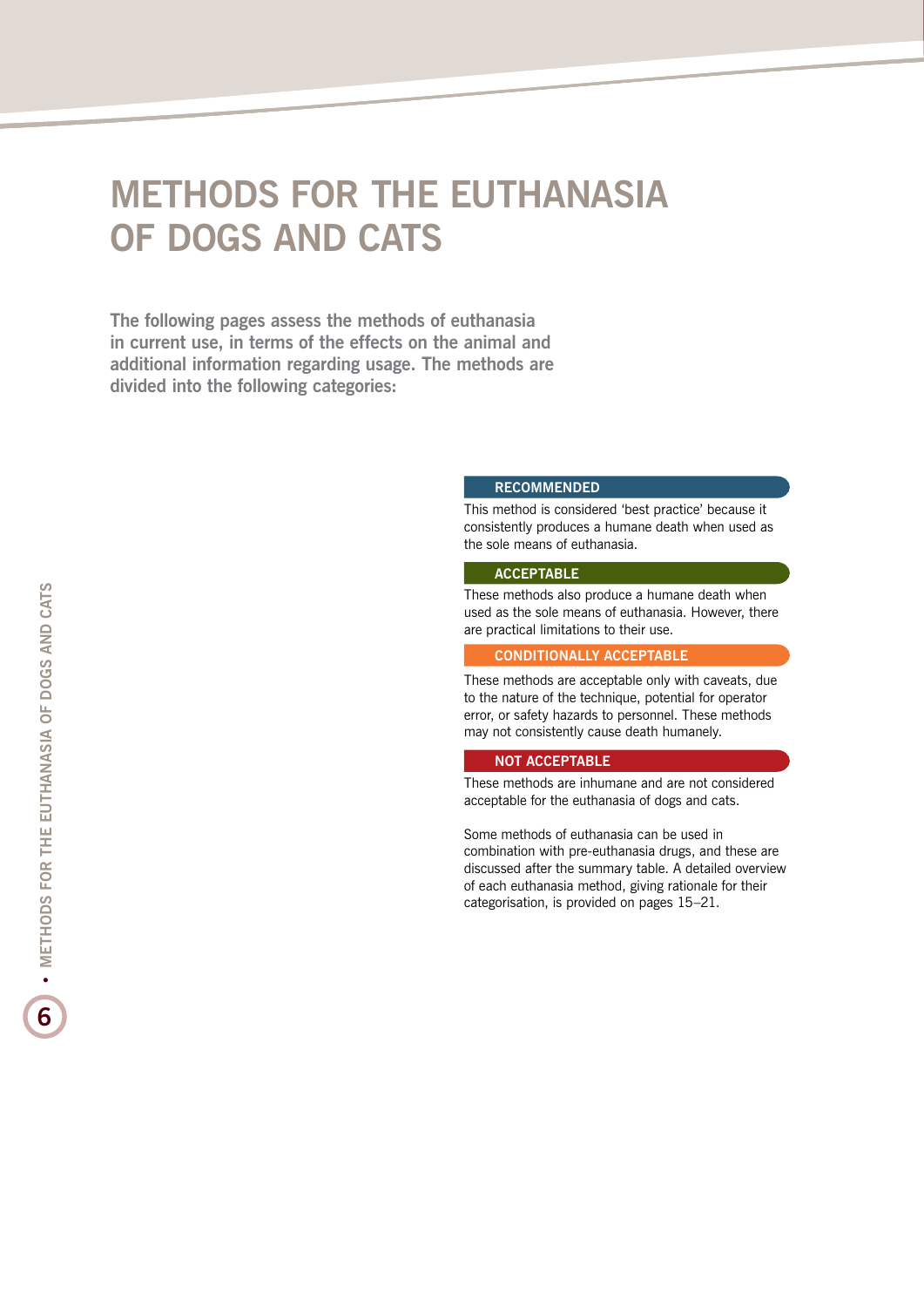## **recommended**

L

| <b>Method</b>                                                                             | <b>Remarks</b>                                                                                                                                                                                                                                                                                                                                                                                       |
|-------------------------------------------------------------------------------------------|------------------------------------------------------------------------------------------------------------------------------------------------------------------------------------------------------------------------------------------------------------------------------------------------------------------------------------------------------------------------------------------------------|
| Intravenous (IV) injection of 20%<br><b>Pentobarbitone solution</b><br><b>Barbiturate</b> | • Regarded as 'best practice'<br>• Rapid acting<br>• Rapid loss of consciousness, followed by cardiac arrest<br>• May be used in combination with a pre-euthanasia drug if required for                                                                                                                                                                                                              |
| Page 15                                                                                   | fearful, fractious or aggressive animals<br>• No distressing side effects<br>• Requires training<br>• Relatively cheap<br>• Not licensed for use in all countries<br>• Cost and availability may vary from country to country<br>• Combinations of high concentrations of barbiturate with a local<br>anaesthetic may also be available and suitable if given intravenously as a<br>euthanasia agent |

| <b>Method</b>                                                                                                                                                     | <b>Remarks</b>                                                                                                                                                                                                                                                                                                                                                                                                                                                                                                                                                                                                                                                                                                                                                                                                                                                                                                                                 |
|-------------------------------------------------------------------------------------------------------------------------------------------------------------------|------------------------------------------------------------------------------------------------------------------------------------------------------------------------------------------------------------------------------------------------------------------------------------------------------------------------------------------------------------------------------------------------------------------------------------------------------------------------------------------------------------------------------------------------------------------------------------------------------------------------------------------------------------------------------------------------------------------------------------------------------------------------------------------------------------------------------------------------------------------------------------------------------------------------------------------------|
| Intraperitoneal (IP) injection of<br>20% Pentobarbitone solution<br><b>Barbiturate</b><br>Page 15                                                                 | • Slow acting<br>• Takes longer to take effect than IV injection: 15-30 minutes (dependent<br>upon the species and size of the animal)<br>• A larger dose may be required than if given intravenously<br>. May be used when collapsed or poor venous access precludes IV injection<br>• May not be suitable for the euthanasia of larger animals<br>• The use of pre-euthanasia drugs may prolong the time until death<br>• May cause irritation to the peritoneum, particularly with<br>concentrations >20%<br>• Can be combined with a local anaesthetic to reduce the risk of irritation<br>• Animal may become distressed when it starts to lose consciousness<br>• May be a practical alternative when IV injection is difficult e.g. for<br>fractious stray or feral cats, neonatal kittens and puppies. It is advisable to<br>return cats to a secure cage after injection as they may become distressed<br>while the drug takes effect |
| Intravenous (IV) injection of<br>anaesthetic agents, given as an<br>overdose<br>e.g. Thiopentone or Propofol;<br>Thiobarbiturate or Phenol<br>compound<br>Page 16 | • Rapid acting<br>• Rapid loss of consciousness<br>• May be suitable if animals are already anaesthetised for surgery and,<br>on humane grounds, not permitted to regain consciousness<br>• Relatively large volumes or high concentrations required to euthanase<br>animals, potentially making it impractical for routine use depending upon<br>the commercial availability of the preparation<br>• Under-dosing may lead to recovery<br>• May be used in combination with a pre-euthanasia drug if required<br>• Requires training<br>• Cost may preclude routine use                                                                                                                                                                                                                                                                                                                                                                       |

# **7** •**METHODS FOR THE EUTHANASIA OF DOGS AND CATS**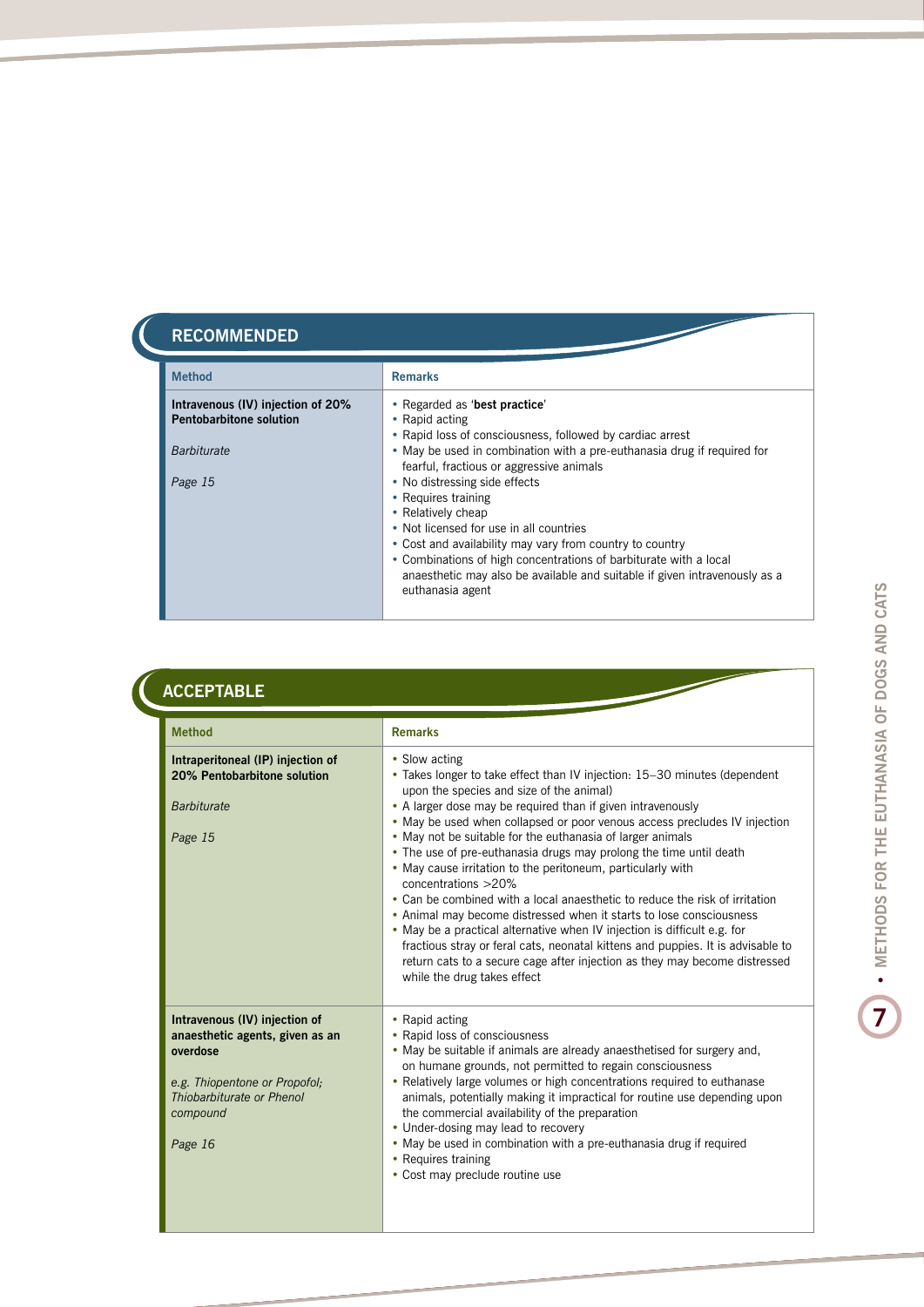| <b>Method</b>                                                                                                                                                                                                                                                                                                                  | <b>Remarks</b>                                                                                                                                                                                                                                                                                                                                                                                                                                                                                                                                                                                                                                                                                                                 |
|--------------------------------------------------------------------------------------------------------------------------------------------------------------------------------------------------------------------------------------------------------------------------------------------------------------------------------|--------------------------------------------------------------------------------------------------------------------------------------------------------------------------------------------------------------------------------------------------------------------------------------------------------------------------------------------------------------------------------------------------------------------------------------------------------------------------------------------------------------------------------------------------------------------------------------------------------------------------------------------------------------------------------------------------------------------------------|
| Intracardiac (IC) injection of 20%<br><b>Pentobarbitone solution</b><br><b>Barbiturate</b><br>Only acceptable if animals are<br>anaesthetised by other means prior<br>to its administration (page 14)<br>Page 15                                                                                                               | • Rapid acting<br>• Only suitable in collapsed, unconscious animals, or very young puppies<br>and kittens<br>. May be suitable if animals are already anaesthetised for surgery and, on<br>humane grounds, not permitted to regain consciousness<br>• Intracardiac route may be painful in fully conscious animals<br>• Requires training, skill and knowledge of anatomy to ensure penetration of<br>the heart is successful on the first attempt<br>• Same licensing restrictions apply as with IV injection                                                                                                                                                                                                                 |
| Oral (PO) administration of<br><b>Pentobarbitone</b><br><b>Barbiturate</b><br>Only acceptable for neonatal<br>animals or to sedate animals prior<br>to intravenous injection of 20%<br>pentobarbitone solution<br>Page 15                                                                                                      | • Slow acting<br>• Takes longer to take effect than IV injection (over 30 minutes)<br>. May be suitable for neonates (within the first few hours/days of life) as<br>poor venous access precludes IV injection<br>• Not suitable for the euthanasia of larger/older animals<br>. May be used to sedate animals prior to euthanasia with intravenous<br>iniection of Pentobarbitone<br>• Liquid form of the drug may be detected by animals in their food and<br>ingestion is avoided<br>• Powdered form may be delivered in gelatine tablets and hidden in food to<br>encourage consumption<br>• Animal may become distressed when it starts to become unconscious<br>• Same licensing restrictions apply as with IV injection |
| Intravenous (IV) injection of T61<br>in a controlled manner, after prior<br>sedation<br>Contains 3 drugs: general<br>anaesthetic, local anaesthetic and<br>curariform-like agent<br>Only acceptable if animals are<br>sedated by other means prior to its<br>administration and injection rate is<br>slow (page 13)<br>Page 16 | • Rapid acting<br>• Causes death by respiratory collapse due to paralysis of the diaphragm<br>and intercostal muscles, resulting in asphyxia<br>• Requires slow, steady rate of injection<br>• Precise rate of injection is required: its use in fractious animals is<br>problematic<br>• Intense pain may result if the injection is given too quickly, due to muscle<br>paralysis prior to loss of consciousness<br>. It should never be used without prior sedation to permit slow rate of<br>injection<br>• Requires training and skill<br>. No longer available for use in the United States                                                                                                                              |
| Intravenous (IV) or intracardiac<br>(IC) injection of potassium chloride<br>(KCI) after general anaesthesia<br>Concentrated electrolyte solution<br>Only acceptable if animals are<br>anaesthetised by other means prior<br>to its administration (page 14)<br>Page 16                                                         | • Rapid acting<br>• Causes death by cardiac arrest<br>• It should never be used without prior general anaesthesia to achieve<br>sufficient insensibility and analgesia, to block the painful side effects of<br>this method<br>Requires training to ensure operator can assess suitability of anaesthetic<br>depth prior to use of KCI<br>• Prior use of narcotic and analgesic mixtures adds significantly to the cost<br>and prolongs the time of the procedure                                                                                                                                                                                                                                                              |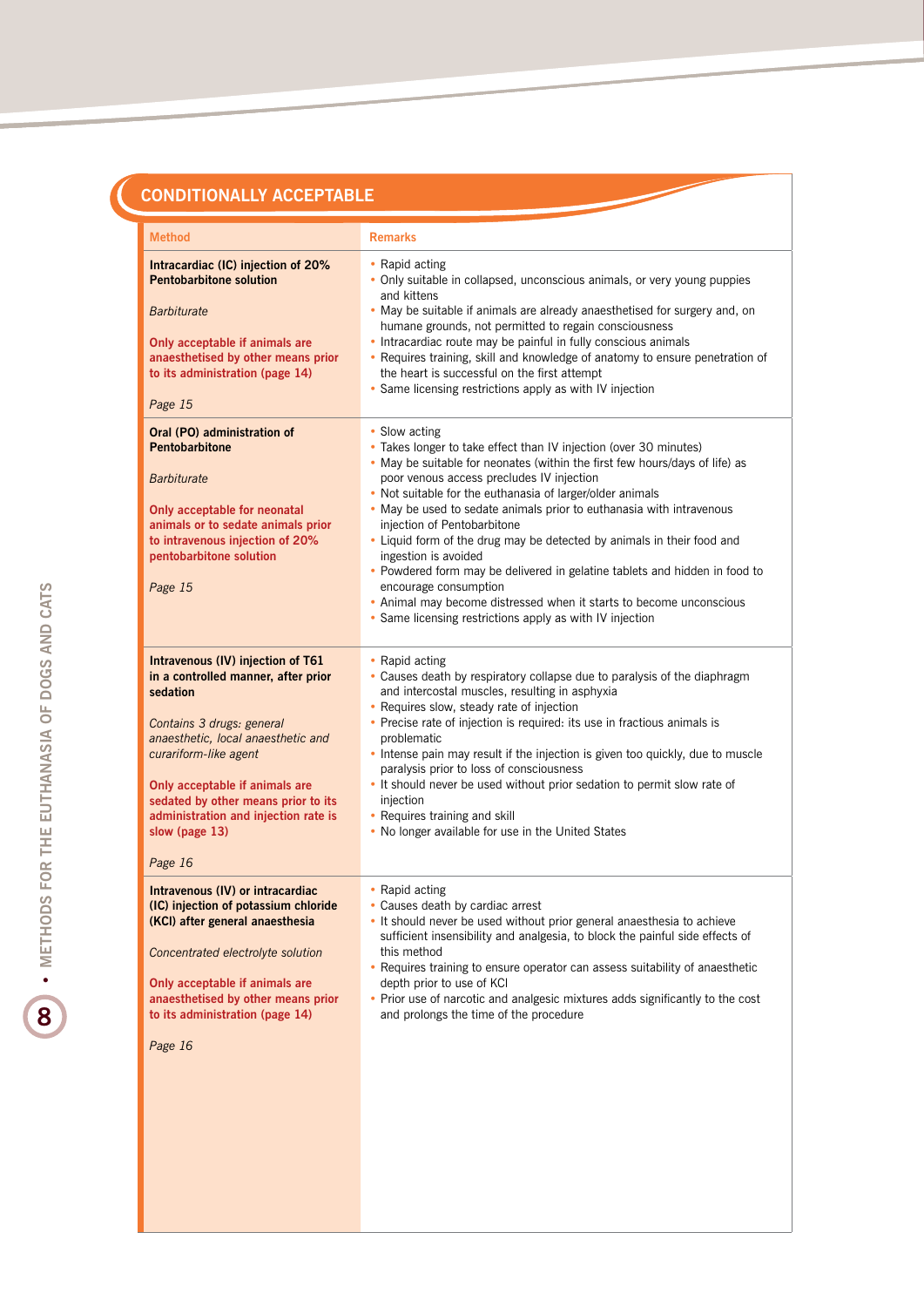## **conditionally acceptable**

| <b>Method</b>                                                                                                                                                                                                                                                                            | <b>Remarks</b>                                                                                                                                                                                                                                                                                                                                                                                                                                                                                                                                                                                                                                                                                                                                    |
|------------------------------------------------------------------------------------------------------------------------------------------------------------------------------------------------------------------------------------------------------------------------------------------|---------------------------------------------------------------------------------------------------------------------------------------------------------------------------------------------------------------------------------------------------------------------------------------------------------------------------------------------------------------------------------------------------------------------------------------------------------------------------------------------------------------------------------------------------------------------------------------------------------------------------------------------------------------------------------------------------------------------------------------------------|
| Intravenous (IV) or intracardiac<br>(IC) injection of magnesium<br>sulphate (MgSO <sub>4</sub> ) after general<br>anaesthesia<br>Concentrated electrolyte solution<br>Only acceptable if animals are<br>anaesthetised by other means prior<br>to its administration (page 14)<br>Page 17 | • Rapid acting<br>• Causes death by cardiac arrest<br>. It should never be used without prior general anaesthesia to achieve<br>sufficient insensibility and analgesia, to block the painful side effects<br>• Requires training to ensure operator can assess suitability of anaesthetic<br>depth prior to its use<br>• Large volumes are required for euthanasia<br>• A saturated solution is required but this makes the liquid very viscous and<br>can result in difficulty of administration<br>• Prior use of narcotic and analgesic mixtures adds significantly to the cost<br>and prolongs the time of the procedure                                                                                                                      |
| Inhalation of gaseous anaesthetics<br>such as halothane, enflurane,<br>isoflurane and sevoflurane<br><b>Volatile inhalation anaesthetics</b><br>Page 17                                                                                                                                  | • Slow acting<br>• Requires high concentrations to be effective<br>• Only suitable for small animals (weighing <7kg)<br>• May be suitable if animals are already anaesthetised for surgery and, on<br>humane grounds, not permitted to regain consciousness<br>• Difficult to administer to large animals<br>• In un-anaesthetised animals the smell of the volatile agent may be<br>unpleasant, such that they try to avoid it or hold their breath for<br>a short time<br>• In un-anaesthetised animals it may cause respiratory distress as many can<br>act as irritants<br>• Can be harmful to operators: risk of narcosis if exposed to the volatile<br>agent<br>• Expensive<br>. Not routinely recommended as there are better alternatives |
| Shooting a free bullet to the head<br>Physical method<br>Page 20                                                                                                                                                                                                                         | • Rapid acting<br>• Can cause immediate insensibility if done correctly with an accurate shot<br>• Death by physical damage to the central nervous system<br>• Only acceptable in emergency situations where no other acceptable<br>methods are possible because the animal cannot be handled or given<br>pre-euthanasia drugs and it is necessary to alleviate the suffering of an<br>individual<br>• Not for routine use<br>• Requires training<br>• Requires skill and precision<br>. May require a licence: firearm use is likely to be subject to national and<br>local regulations<br>• Dangerous and unpleasant for operator and any other persons present                                                                                 |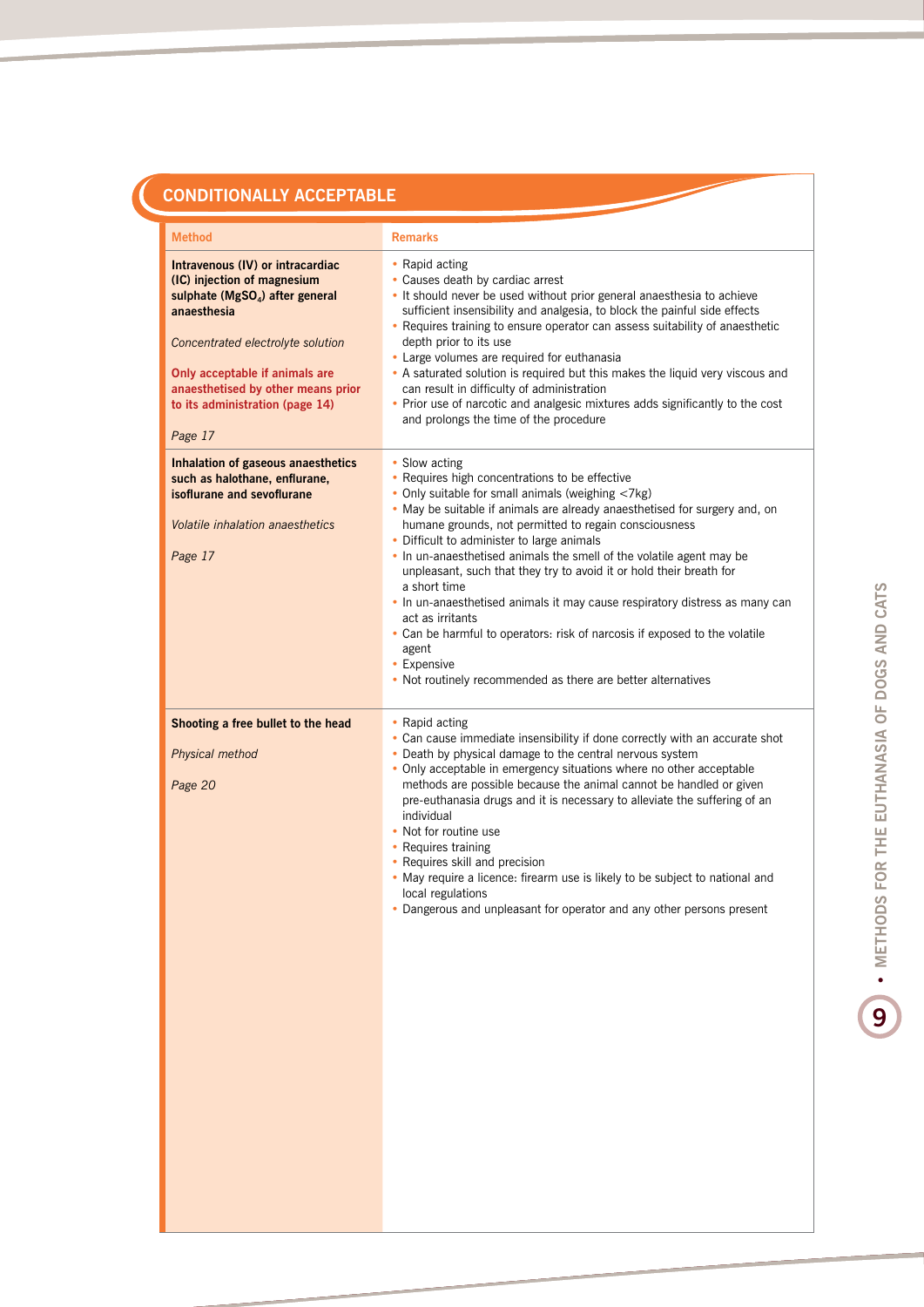# NOT ACCEPTABLE

| <b>Method</b>                                                                                                                                                 | <b>Remarks</b>                                                                                                                                                                                                                                                                                                                                                                                                                                                                                                                                                                                                                                                                                                                                                             |
|---------------------------------------------------------------------------------------------------------------------------------------------------------------|----------------------------------------------------------------------------------------------------------------------------------------------------------------------------------------------------------------------------------------------------------------------------------------------------------------------------------------------------------------------------------------------------------------------------------------------------------------------------------------------------------------------------------------------------------------------------------------------------------------------------------------------------------------------------------------------------------------------------------------------------------------------------|
| Intravenous (IV) injection of T61<br>when used alone<br>Contains 3 drugs: general<br>anaesthetic, local anaesthetic and<br>curariform-like agent<br>Page 16   | • May produce intense pain and causes death by paralysis of muscles<br>leading to asphyxiation prior to loss of consciousness if the injection rate<br>is too quick<br>• Not acceptable when used alone for euthanasia<br>. No longer available for use in United States                                                                                                                                                                                                                                                                                                                                                                                                                                                                                                   |
| Intravenous (IV) injection of<br>potassium chloride (KCI) given<br>alone or only with prior sedation<br>Concentrated electrolyte solution<br>Page 16          | • Cardiotoxic – causes cardiac arrest without rendering the animal<br>unconscious<br>• Produces severe cardiac pain as a result<br>• Sedation provides insufficient analgesia to block painful side effects of<br>euthanasia agent<br>• Not acceptable when used alone for euthanasia                                                                                                                                                                                                                                                                                                                                                                                                                                                                                      |
| Intravenous (IV) injection of<br>magnesium sulphate ( $MgSOa$ )<br>given alone or only with prior<br>sedation<br>Concentrated electrolyte solution<br>Page 17 | • Causes cardiac arrest without rendering the animal unconscious<br>• May cause intense pain and distress<br>• Sedation provides insufficient analgesia to block painful side effects of<br>euthanasia agent<br>• Not acceptable when used alone for euthanasia                                                                                                                                                                                                                                                                                                                                                                                                                                                                                                            |
| Oral (PO) or intravenous (IV)<br>administration of chloral hydrate<br>(CH)<br>Chemical reagent with sedative/<br>hypnotic properties<br>Page 17               | • Slow acting<br>• Death results from depression of the central nervous system resulting in<br>hypoxia<br>• Results in convulsions, muscular contractions and gasping<br>• Distressing and painful side effects<br>• Large volumes are required to be effective<br>• Not acceptable for euthanasia                                                                                                                                                                                                                                                                                                                                                                                                                                                                         |
| Inhalation of nitrogen (N) or<br>nitrogen/argon mixtures<br>Gases<br>Page 18                                                                                  | • Slow acting<br>• Death due to hypoxia from paralysis of the respiratory centre<br>• Hypoxia may occur before loss of consciousness even at high<br>concentrations, which is distressing for animals<br>• Vocalisation, convulsions and tremors have been observed prior to death<br>• Very young animals (< four months) can take up to 30 minutes to die as<br>they may be resistant to hypoxia<br>• Welfare aspects not entirely known<br>• Requires specially constructed chambers<br>• Requires a pure source of nitrogen/argon such as cylinder gas<br>• Not recommended as better alternatives available                                                                                                                                                           |
| Inhalation of carbon dioxide (CO <sub>2</sub> )<br>Gas<br>Page 18                                                                                             | • Slow acting<br>• Death by asphyxia<br>• Appears to be aversive in most species<br>• Acts as an irritant to the mucous membranes<br>• Animals may experience pain and distress prior to loss of consciousness,<br>associated with breathlessness, from increased concentrations of CO <sub>2</sub> in<br>the blood and acidosis<br>• Young animals ( <four and<br="" are="" hypoxia="" months)="" particularly="" resistant="" to="">may take longer to die<br/>• Requires specially constructed chambers<br/>• Requires a pure source of <math>CO2</math> such as cylinder gas<br/>• Based upon current research to date on humans and other animals there<br/>are sufficient welfare concerns to indicate that this method should not be<br/>used for euthanasia</four> |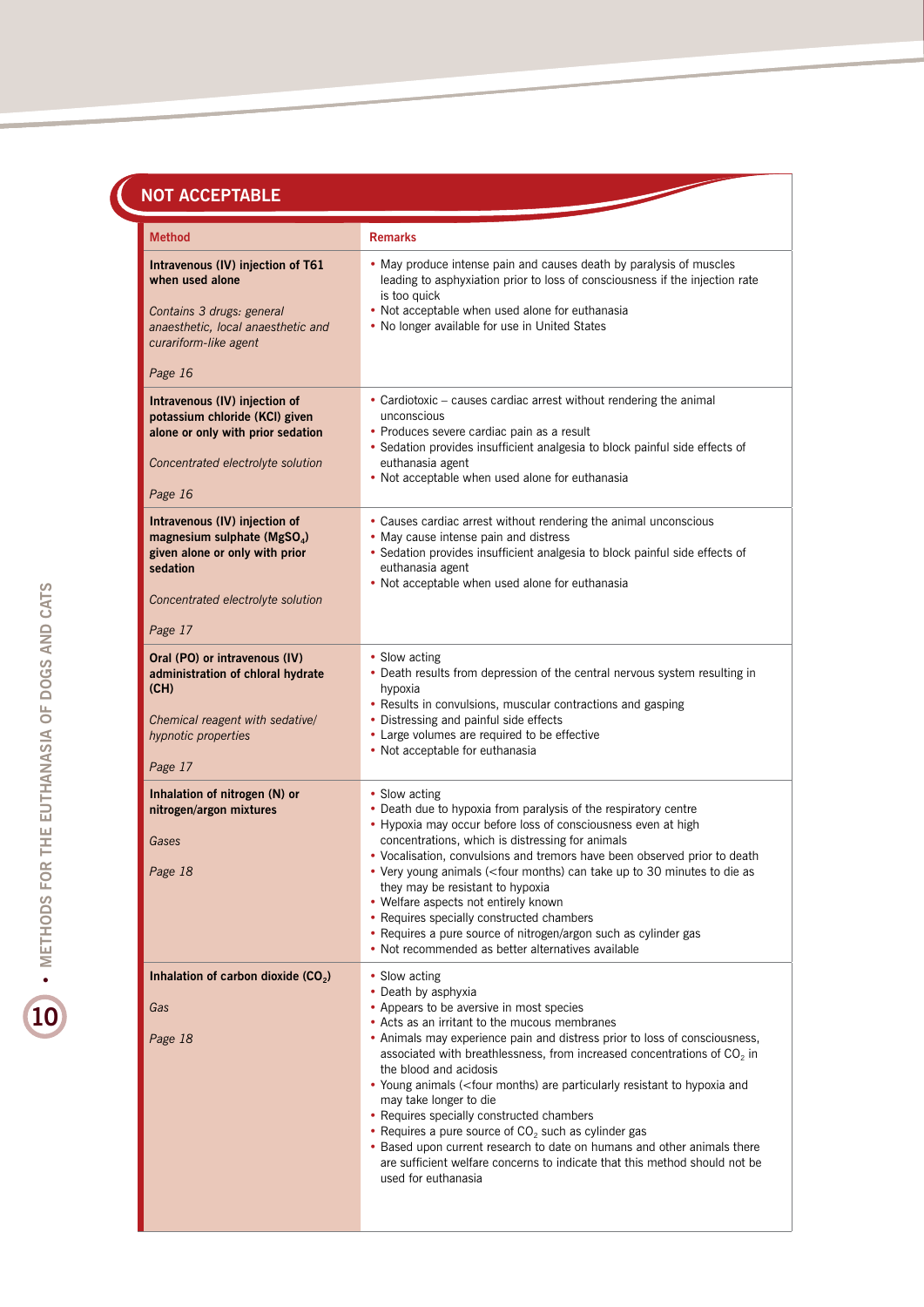## **Not acceptable**

| <b>Method</b>                                                                     | <b>Remarks</b>                                                                                                                                                                                                                                                                                                                                                                                                                                                                                                                                                                                                                                                                                                                                                                                                                                                                                                                                    |
|-----------------------------------------------------------------------------------|---------------------------------------------------------------------------------------------------------------------------------------------------------------------------------------------------------------------------------------------------------------------------------------------------------------------------------------------------------------------------------------------------------------------------------------------------------------------------------------------------------------------------------------------------------------------------------------------------------------------------------------------------------------------------------------------------------------------------------------------------------------------------------------------------------------------------------------------------------------------------------------------------------------------------------------------------|
| Inhalation of carbon monoxide<br>(CO)<br>Gas<br>Page 19                           | • Slow acting<br>. Highly variable time taken to lose consciousness and can take up to two<br>minutes at 6% concentration<br>• Death by hypoxia<br>. Vocalisations and agitation observed in dogs and this may occur while<br>they are still conscious<br>• Distressing side effects observed in cats during induction<br>• Animals <4 months of age and sick or injured animals may have some<br>resistance to hypoxia caused by exposure to CO<br>• Requires specially constructed chambers that are diligently maintained<br>and are operated to safeguard animal welfare and human safety<br>• Requires a pure source of CO such as cylinder gas<br>• Potential danger to operators either through repeated exposure of low<br>concentrations when operating the chamber or through accidental<br>exposure to a lethal dose<br>• Sufficient animal welfare and human safety concerns that this method<br>cannot be recommended for euthanasia |
| Inhalation of carbon monoxide<br>(CO) exhaust fumes from petrol<br>engines<br>Gas | • In addition to above these are hot and contain irritant impurities<br>• Not acceptable for euthanasia                                                                                                                                                                                                                                                                                                                                                                                                                                                                                                                                                                                                                                                                                                                                                                                                                                           |
| Page 19                                                                           |                                                                                                                                                                                                                                                                                                                                                                                                                                                                                                                                                                                                                                                                                                                                                                                                                                                                                                                                                   |
| Inhalation of nitrous oxide $(N_2 0)$<br>Gas<br>Page 19                           | • Slow acting<br>• Death results from hypoxia<br>· Used alone it does not cause anaesthesia<br>• Causes respiratory distress before the animal loses consciousness<br>• Requires large concentrations – must maintain 100% concentration for<br>the duration<br>• Requires specially constructed chambers<br>• Requires a pure source of $N2O$ such as cylinder gas<br>• Human health hazard if exposure occurs<br>• Not acceptable for euthanasia                                                                                                                                                                                                                                                                                                                                                                                                                                                                                                |
| <b>Inhalation of Ether</b><br>Inhalation agent<br>Page 19                         | • Slow acting<br>• Causes death by hypoxia<br>• May cause respiratory distress<br>• Irritants to the respiratory system<br>• Requires large concentrations and rapid exposure to be effective<br>• Requires specially constructed chambers<br>• Highly inflammable and may be explosive – dangerous to operators and all<br>other persons present<br>• Not acceptable for euthanasia                                                                                                                                                                                                                                                                                                                                                                                                                                                                                                                                                              |
| <b>Captive bolt</b><br>Physical method<br>Page 20                                 | • Rapid acting<br>• Although potentially and theoretically an acceptable method this is not<br>recommended for routine use due to practical difficulties including:<br>. Requires skill and knowledge of anatomical variation in dog breeds e.g.<br>dolichocephalic, brachycephalic, mesaticephalic skull types<br>• Animal's head needs to remain steady to ensure accurate shot (this may<br>be particularly difficult with cats)<br>• The bolt must be placed directly on to the animals skull<br>• Requires the animal to be restrained (this may be particularly difficult with<br>cats)<br>• Requires further procedure (pithing or bleeding)<br>• Risk of transmission of zoonotic disease (e.g. rabies) if exposed to blood/<br>brain matter<br>• May cause panic in waiting animals<br>• Not recommended for euthanasia as other methods are more practicable<br>and humane                                                              |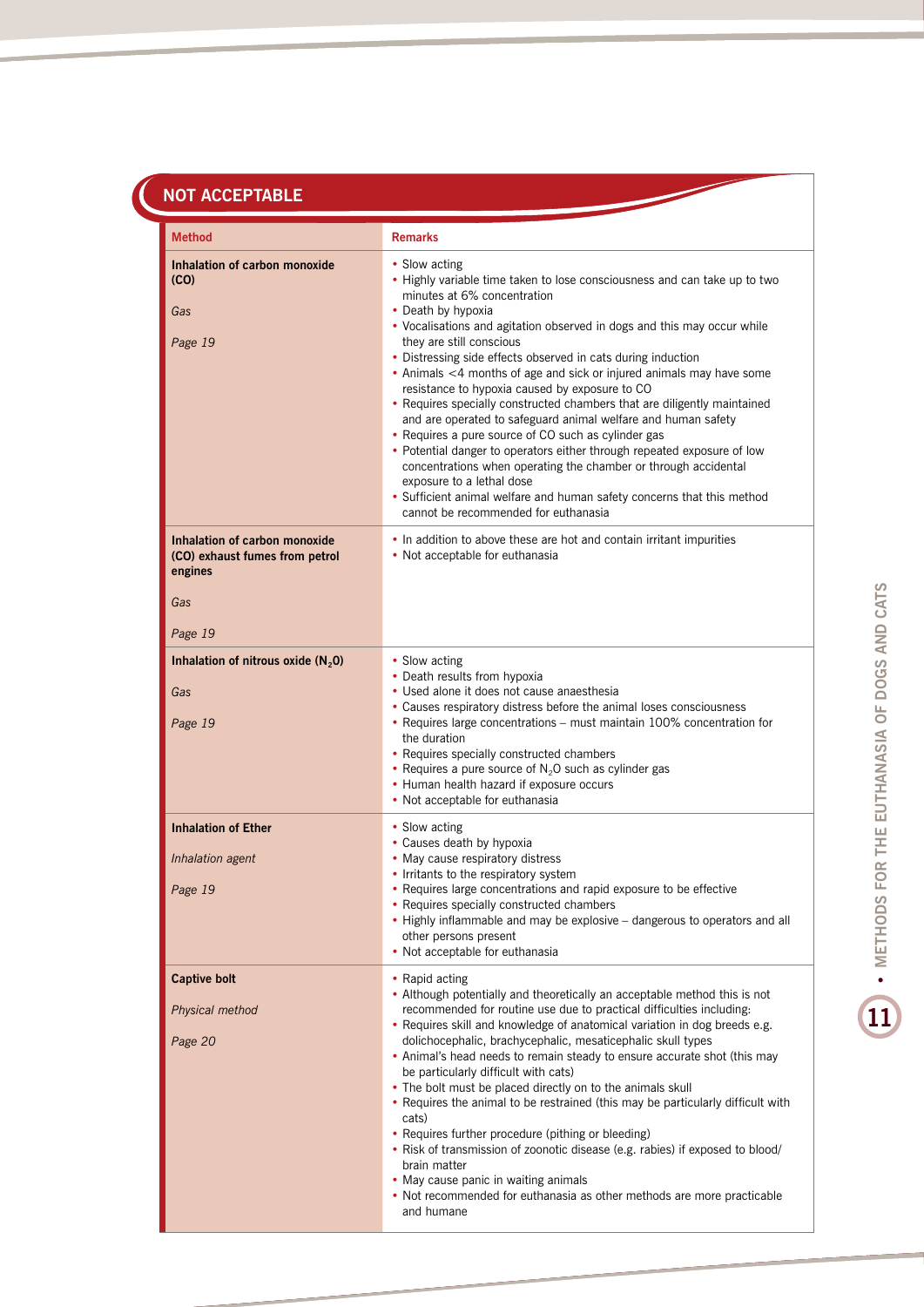## **NOT ACCEPTABLE**

| <b>Method</b>                                                 | <b>Remarks</b>                                                                                                                                                                                                                                                                                                                                                                                                                                                                                             |
|---------------------------------------------------------------|------------------------------------------------------------------------------------------------------------------------------------------------------------------------------------------------------------------------------------------------------------------------------------------------------------------------------------------------------------------------------------------------------------------------------------------------------------------------------------------------------------|
| <b>Electrocution</b><br>Physical method<br>Page 20            | • Although it is theoretically possible to apply a suitable current and voltage<br>across the skull (so that it passes through the animal's brain) by trained<br>personnel using suitable electrodes, it is WSPA's experience that such<br>conditions are never achieved in practice<br>• Whole body exposure to the electric current in an electrocution chamber is<br>not acceptable<br>• Painful and inhumane under practical conditions<br>• Dangerous to personnel<br>• Not acceptable for euthanasia |
| <b>Decompression</b><br>Physical method<br>Page 20            | • Slow acting<br>• Death results from hypoxia<br>. Pain and distress results from expanding trapped gases in the body prior<br>to the animal becoming unconscious<br>. Immature animals are tolerant of hypoxia and require longer periods of<br>decompression before respiration ceases<br>• Aesthetically abhorrent as unconscious animals may bloat, bleed, vomit,<br>convulse, urinate and defecate during decompression<br>• Totally unacceptable                                                     |
| <b>Hanging</b><br>Physical method                             | • Death by asphyxiation from strangulation<br>• Causes fear and distress<br>• Totally unacceptable                                                                                                                                                                                                                                                                                                                                                                                                         |
| Page 21                                                       |                                                                                                                                                                                                                                                                                                                                                                                                                                                                                                            |
| <b>Drowning</b><br>Physical method<br>Page 21                 | • Slow acting<br>• Prolonged death by asphyxiation caused by immersion in water<br>• Causes fear and severe stress<br>• Totally unacceptable                                                                                                                                                                                                                                                                                                                                                               |
| <b>Strychnine</b><br>Poison: Neuromuscular blocker<br>Page 21 | • Slow acting<br>• Prolonged time for the animal to die and this can be highly variable – from<br>minutes to days depending upon the dose ingested<br>• Causes violent and painful muscle contractions resulting in asphyxiation<br>• Extreme danger to personnel<br>• Totally unacceptable                                                                                                                                                                                                                |
| Cyanide<br>Poison<br>Page 21                                  | • Slow acting<br>• Causes death by hypoxia and cardiac arrest<br>• Results in violent convulsions and causes pain and distress while the<br>animal remains conscious<br>• Extreme danger to personnel<br>• Totally unacceptable                                                                                                                                                                                                                                                                            |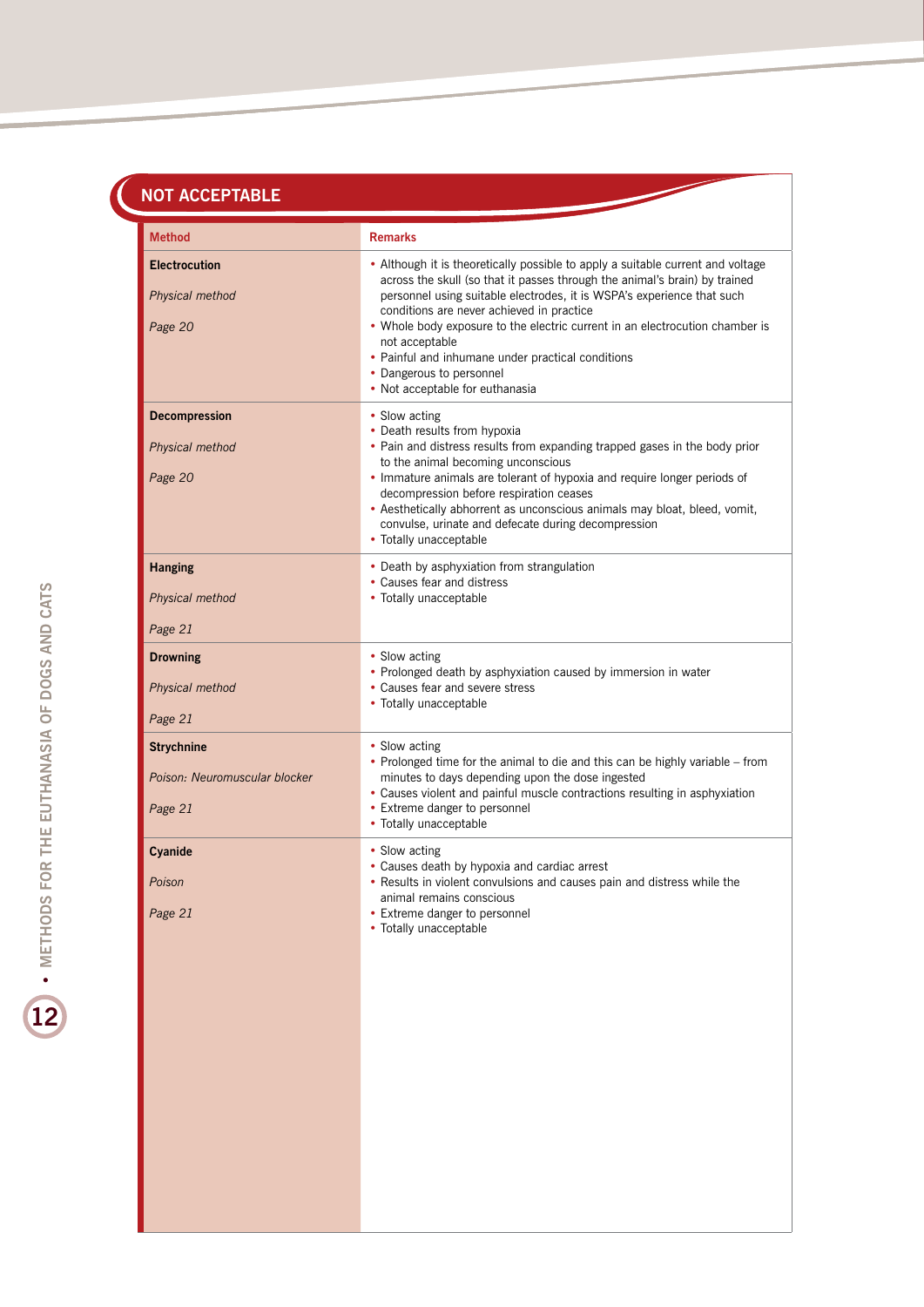## **PRE-EUTHANASIA DRUGS**

Pre-euthanasia drugs (tranquillisers, sedatives, immobilisers or general anaesthetics) may be required to facilitate safe and humane handling of animals prior to euthanasia, particularly if they are fractious, aggressive or fearful. Moreover, the prior administration of suitable pre-euthanasia drugs may be necessary with some conditionally acceptable euthanasia agents to ensure they are humane.

The majority of these drugs require minimal animal handling during their administration as they are preferably given as a subcutaneous injection (unless contraindicated by the manufacturer), or sometimes as an intramuscular injection or even via oral dosing. The operator then withdraws and waits for the drug to take effect before administering the euthanasia agent. Some pre-euthanasia agents, however, will require intravenous administration. An important point is that the use of these drugs can add significantly to the time taken to perform euthanasia and this should be considered in advance to safeguard animal welfare.

There are several drugs that are commonly used prior to euthanasia. It is essential that operators understand the different effects each of these has on an animal, as their use may not be appropriate or humane as an adjunct to potentially distressing or painful euthanasia methods. Terms such as tranquillisation, sedation, immobilisation and anaesthesia describe the actions of these drugs. These terms are sometimes incorrectly used as if they were interchangeable, their specific meaning and different effects are explained below.

#### **Tranquillisers**

These drugs have some effects in decreasing fear and apprehension while the animal remains awake, making it calm when exposed to low level stimuli. However, they have no analgesic effects and the animal is readily aroused by painful stimulation. Often they give a false sense of security to someone handling an animal, which appears calm but may then display enhanced and even violent responses to a strong stimulus such as a loud noise or an approach by a person. This is potentially dangerous to anyone who has to perform euthanasia.

#### Example of common tranquillising agent:

**Acepromazine maleate (ACP)** is a common tranquilliser used in animals, and has some depressing effects on the central nervous system. Its principal use is in combination with other opiate drugs as a premedication given before anaesthesia. It will not eliminate any pain associated with euthanasia agents, and increasing the dosage above what is recommended will have little further effect over the tranquillising

action, hence this drug cannot be recommended for sole use prior to euthanasia with agents that may cause pain. Moreover ACP should not be used alone to calm fearful animals prior to euthanasia with any, even non-painful agent, as it does not alter the animal's perception of the situation, merely its ability to respond.

#### **Sedatives**

These drugs depress the activity of the central nervous system, resulting in drowsiness and muscle relaxation so that animals become uncoordinated. If they are given in sufficiently high doses an animal may fall into a sleep-like state. However, they may not render the animal insensible to pain: the animal generally remains conscious but calm. As with tranquillisers, sedated animals can become aroused by strong stimulation such as a painful procedure, making their behaviour unpredictable.

#### Examples of common sedative agents:

**Xylazine (Chanazine, Rompun, Virbaxyl, Xylacare)** is a common sedative used with both large animals (equines and livestock) and small (companion) animals. It induces muscle relaxation and also possesses some analgesic properties. If used alone this drug may not be a suitable pre-euthanasia agent for some conditionally acceptable euthanasia methods, as it does not induce sufficient anaesthesia. In addition this drug will cause a drop in blood pressure, rendering subsequent intravenous injection of euthanasia agents more difficult.

**Medetomidine (Domitor)** can induce sedation but must be given in a sufficiently large dose. Its use also results in muscle relaxation and provides some analgesia. As with Xylazine, if used alone this drug may not be a suitable pre-euthanasia agent for some conditionally acceptable euthanasia methods, as it does not induce sufficient anaesthesia. Also as with Xylazine, this drug will cause a drop in blood pressure, rendering subsequent intravenous injection of euthanasia agents more difficult.

**Butorphanol (Torbugesic, Torbutrol)** has some analgesic properties. But both its sedative and analgesic effects are dose dependent. However, this drug may not be suitable for sole use with some conditionally acceptable euthanasia methods, as it does not induce sufficient anaesthesia or analgesia. Its use is unlikely to produce the drop in blood pressure caused by Xylazine or Medetomidine.

#### **Immobilisers**

These drugs render the animal immobile by inducing paralysis. The animal's body may become rigid and stiff and the animal appears unresponsive to external stimuli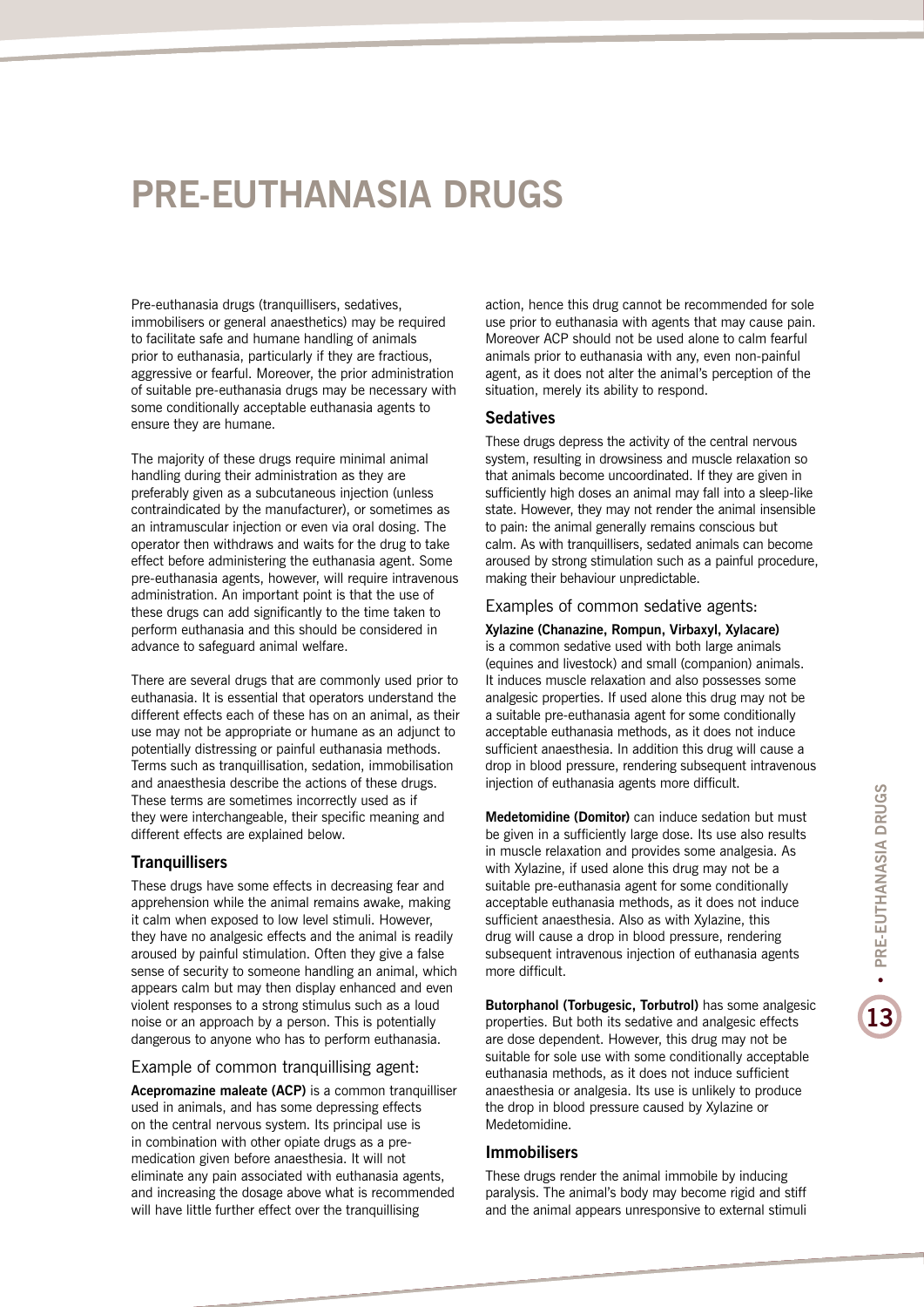such as sound. However, the animal can still feel pain and therefore the sole use of immobilisers with painful, conditionally acceptable euthanasia agents is not acceptable.

#### Example of common immobilising agent:

**Ketamine (Ketaset, Vetalar)** classed as a dissociative anaesthetic, can also be used for restraint. It may induce muscle rigidity when used alone and produces an altered state of consciousness (catatonia: not a loss of consciousness). Unless combined with other drugs such as Medetomidine, Xylazine and/or Butorphanol to produce sufficient analgesia and anaesthesia, it is not acceptable as a sole pre-euthanasia drug for use with euthanasia agents that may cause pain. Injection by intramuscular or subcutaneous routes may be painful and its rate of absorption can be altered.

#### **Anaesthetics**

These result in loss of consciousness and provide good analgesia and muscle relaxation, so that surgical procedures can be undertaken.

#### Examples of common anaesthetic agents:

**Tiletamine-Zolazepam (Telazol®, Zoletil®).** This drug combination offers good anaesthesia and allows for an intracardiac injection of pentobarbitone or intravenous or intracardiac injection of conditionally acceptable methods of euthanasia when properly administered. This drug combination should be injected intramuscularly.

**Thiopentone and Propofol.** These drugs will result in sufficient anaesthesia to allow for intracardiac injection of pentobarbitone or intravenous or intracardiac injection of conditionally acceptable methods of euthanasia. However, both of these drugs must be given intravenously and may be unsuitable for use in animals that are difficult to handle or restrain.

#### **Combinations of pre-euthanasia drugs**

Combinations of drugs may enhance their suitability as a prelude to euthanasia, especially if they possess different, complementary analgesic and anaesthetic properties (e.g. Ketamine and Butorphanol). Such combinations should be chosen to render the animal insensible to the pain that may result from some conditionally acceptable euthanasia methods. When using a combination of drugs it is vital that a sufficient dose of each drug is used, and that ample time is allowed for them to reach their maximum effect before euthanasia is undertaken. Moreover, animals should be maintained in a quiet and calm environment as external stimulation can prolong the time taken for drugs to take effect. Both of these factors can be affected by an animal's species (dog or cat), age, body size, demeanour and metabolism, so the individual animal's drug requirements must be carefully determined before this course of action.

Oral administration of drugs or combinations of drugs as a prelude to euthanasia has been explored for dogs (Ramsay and Wetzel, 1998) and cats (Wetzel and Ramsay, 1998; Grove and Ramsay, 2000). For dogs a combination of Tiletamine-Zolazepam/Acepromazine or Pentobarbitone used alone consistently induced sedation and lateral recumbency (Ramsay and Wetzel, 1998). However, the time taken to produce profound sedation was prolonged (30*–*90 minutes) and highly variable between individuals.

In addition, the sole use of Pentobarbitone was associated with struggling to stand and prolonged ataxia during the onset of full sedation. These undesirable effects were not observed for the Tiletamine-Zolazepam/Acepromazine combination and they may be ameliorated if Acepromazine is added to the Pentobarbitone dose (Ramsay and Wetzel, 1998), but this combination was not tested. It is important to note that liquid preparations of the drugs mixed with food were detected and rejected by dogs (Ramsay and Wetzel, 1998). Uptake by dogs was greatly improved when the required dose of powdered preparations was placed in gelatine capsules and hidden in canned (wet) food.

The oral administration of Detomidine/Ketamine combination was successful in sedating cats (Wetzel and Ramsay, 1998; Grove and Ramsay, 2000) in comparison with other drugs tested (Ketamine, Detomidine, and Xylazine/Ketamine, Medetomidine/ Ketamine combinations). This particular combination produced reliable sedation within 10*–*25 minutes of oral dosing (Grove and Ramsay, 2000). However there are several undesirable side effects that may preclude this from routine use. The oral treatment of cats with all combinations tested (Detomidine/ Ketamine, Xylazine/Ketamine and Medetomidine/ Ketamine) resulted in vomiting and excessive salivation in some cats (Wetzel and Ramsay, 1998; Grove and Ramsay, 2000) and is likely to cause distress to cats during induction prior to loss of consciousness.

Food dosed with these types of drug is unpalatable, hence precluding accurate administration via food. However, the method of dosing used in these tests (squirting the liquid medicants directly into the cats' mouth) is difficult to perform remotely with any accuracy. The handling of fractious or aggressive cats for oral dosing is likely to cause stress to the animals, thus presenting a welfare issue as well as a potential hazard for operators. Furthermore, Detomidine may not be licensed for use in cats and guidelines for offlabel use should be followed.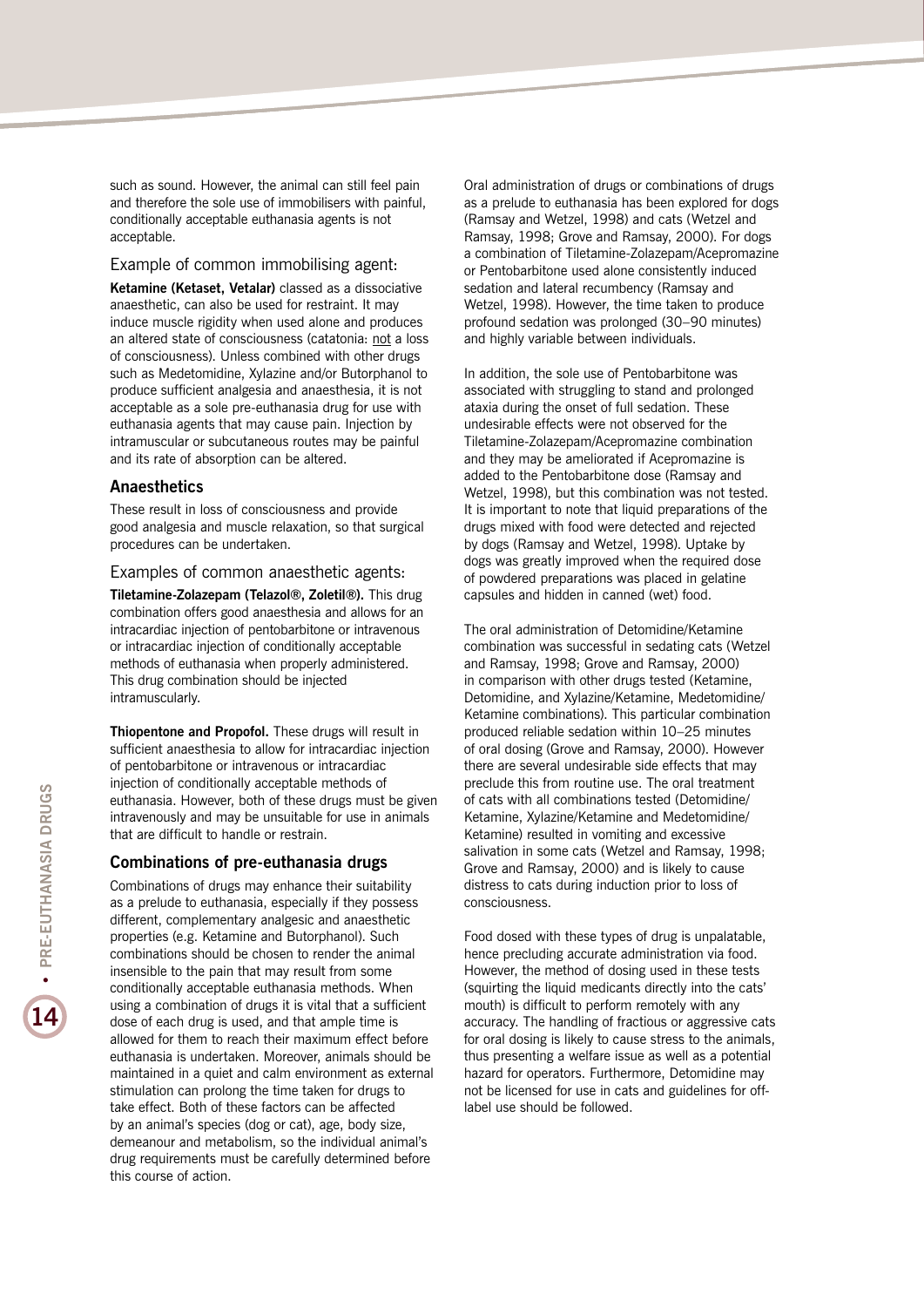# **DISCUSSION OF EUTHANASIA METHODS**

The following discussion provides greater detail regarding the use and suitability of each method described in the summary table, to explain the reasons for their categorisation. They are arranged by mode of action and their acceptability for euthanasia.

Euthanasia agents are generally classified by their physical characteristics: non-inhalant (injectable) pharmaceutical agents; inhalant agents (gas mixtures); physical methods; and poisons. They work by one of three modes of action (Close *et al.,* 1996; Beaver *et al.,* 2001):

- Hypoxia death results from reducing the amount of oxygen available to the animal's cells and tissues.
- Direct depression of the nerve cells in the respiratory centres of the brain necessary for maintaining life function, leading to a loss of consciousness followed by death.
- Physical disruption of brain activity through concussion, direct destruction of the brain, or electrical depolarisation of nerve cells, leading to rapid unconsciousness. Death occurs owing to destruction of the areas of the brain that control cardiac and respiratory functions.

#### **Non-inhalant, injectable pharmaceutical agents**

**Barbiturate, injectable anaesthetic agents, T61, potassium chloride, magnesium sulphate and chloral hydrate**

#### **RECOMMENDED**

#### **Barbiturates**

Barbiturates act by depressing the central nervous system, starting with the cerebral cortex, which causes rapid loss of consciousness progressing to anaesthesia (Beaver *et al.*, 2001). Their efficacy as anaesthetic agents free from distressing side effects is widely recognised. With sufficient dosages (overdose) barbiturates induce respiratory and cardiac arrest by depressing the centres within the central nervous system that control these life-maintaining functions.

For euthanasia of dogs and cats, barbiturates that have been specifically formulated as euthanasia agents are preferred. The intravenous injection of 20% Pentobarbitone solution is regarded as the most humane method of euthanasia for dogs and cats (Reilly, 1993; Close et al., 1997; Beaver et al., 2001; European Food Safety Authority, 2005) (see Annex 2). Dogs and cats are simply 'put to sleep'; there is no audible or other

expression of pain. In some individuals a terminal gasp may occur when the animal is unconscious and although this may distress some observers, it is not an expression of pain or discomfort, merely a reflex action. Pentobarbitone is easy to use, relatively cheap and safe for the operator (provided that it is not misused, e.g. deliberately self-injected).

When the restraint necessary for giving an intravenous injection would distress an animal or pose undue risk to the operator then prior sedation or anaesthesia (pages 13–14) or other accepted alternative routes of administration should be employed (Beaver *et al.*, 2001).

In an emergency situation the drug can be injected directly into the peritoneal cavity (intraperitoneal). The time taken for the animal to lose consciousness and die (15–30 minutes) is longer than if the drug is given intravenously (a few seconds). A higher dose of Pentobarbitone is required for intraperitoneal euthanasia (Grier and Schaffer, 1990; Sinclair, 2004) and it can cause irritation to the peritoneum, but this can be avoided if the drug is combined with a local anaesthetic.

There are no published reports on the use of intraperitoneal injection in dogs; nevertheless Sinclair (2004) provides anecdotal accounts that dogs struggle more than cats; repeatedly attempting to right themselves during the induction phase. For this reason intraperitoneal injection may be unsuitable for larger animals.

While most cats, kittens and puppies appear to advance more smoothly to unconsciousness than adult dogs, they should be closely monitored, and confined to a warm, dark, quiet place to facilitate distress-free induction. The combination of Pentobarbitone and Phenytoin (a cardiotoxic anticonvulsant drug) may be unsuitable for intraperitoneal injection, because of concerns over the differential absorption rates of the two compounds (Sinclair, 2004). The effects of Phenytoin on the heart may occur before the Pentobarbitone component has caused unconsciousness (Fakkema, 1999 cited by Sinclair, 2004).

The technique for intrahepatic injection of Pentobarbitone has been reported by Grier and Schaffer (1990). When correctly administered. its action is considerably faster in comparison to injection via the intraperitoneal route, with cardiac standstill being reported within 11–14 minutes. However, performing accurate intrahepatic injection is technically difficult and may cause animals discomfort (Sinclair, 2004). Administration outside of the target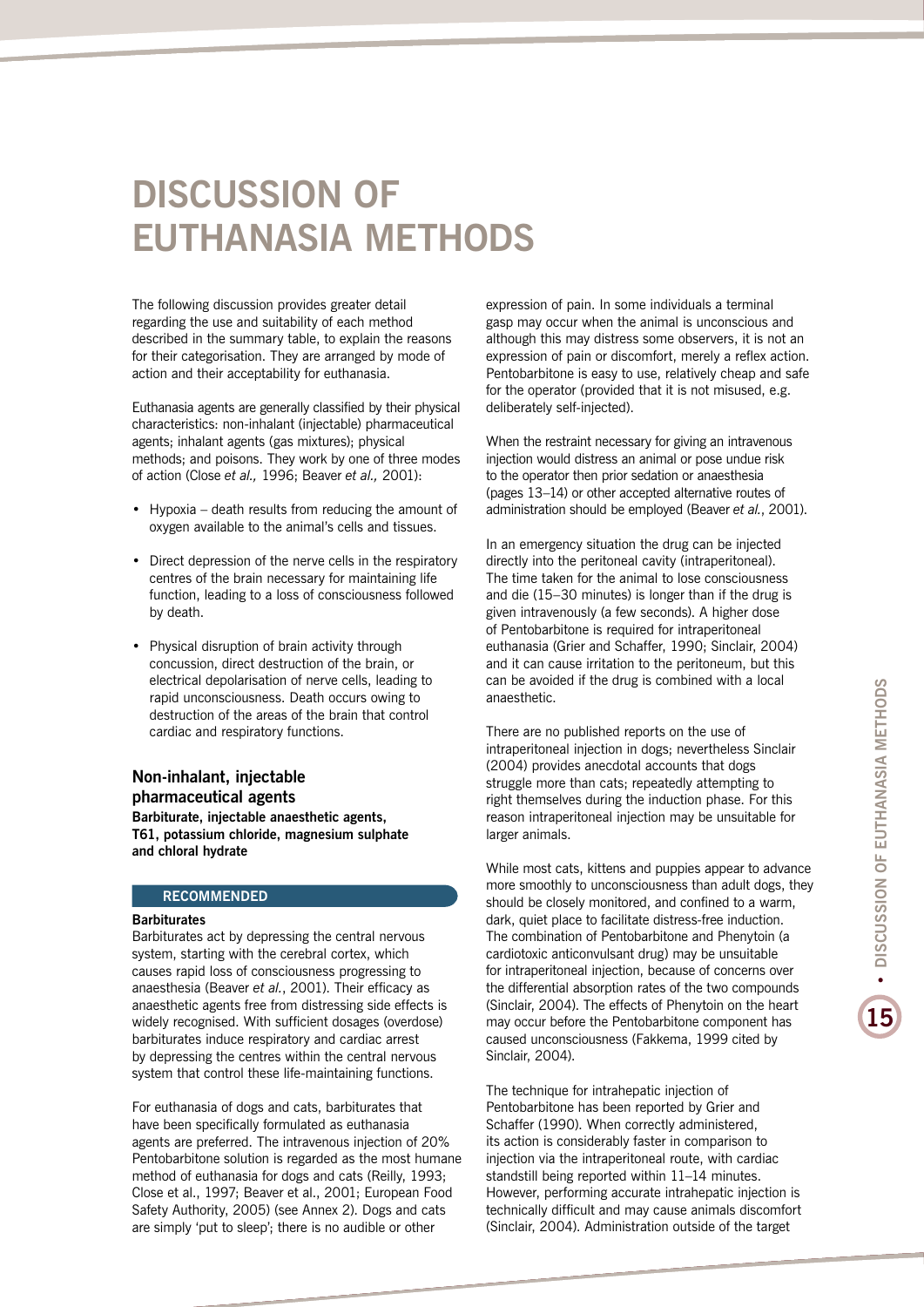organ (the liver) is associated with excitement, which may also be distressing to the operator (Grier and Schaffer, 1990).

Injection of 20% Pentobarbitone directly into the heart (intracardiac) may be suitable in collapsed, unconscious animals. However, this requires skill and knowledge of anatomy because failure to inject into the correct place will cause pain. It should only be used by experienced technicians in an emergency.

It may be appropriate to administer liquid form of a suitable concentration of Pentobarbitone orally (by mouth) to neonatal puppies and kittens (within the first few hours/days of life) for euthanasia, as intravenous access is difficult. The time taken for effect is longer than if administered intravenously.

It should be noted that the time taken for oral administration of Pentobarbitone to reach its maximum effect is prolonged (30–90 minutes) and highly variable between individuals given the same dose (Ramsay and Wetzel, 1998). In addition to the lengthy induction time, other undesirable side effects may make this method unsuitable for routine use, for instance some dogs may struggle prior to becoming fully sedated (Ramsay and Wetzel, 1998).

Oral administration of Pentobarbitone for euthanasia of juvenile or adult dogs and cats is unsuitable. It may, however, be used to produce sedation or light anaesthesia to precede intravenous injection of Pentobarbitone for the euthanasia of fractious or aggressive animals (Ramsay and Wetzel, 1998; Sinclair, 2004).

Some euthanasia products have been formulated to use barbiturates combined with a local anaesthetic agent or Phenytoin. The pharmacological differences are inconsequential when injected intravenously but such compounds may be more easily obtained in some countries.

WSPA considers the use of intravenous Pentobarbitone for euthanasia of dogs and cats as 'best practice' (Annex 1, Annex 2) and its use is strongly recommended provided that it is legally permissible and operators have been given appropriate training. However, suitable barbiturates are not always available and in these circumstances WSPA urges veterinary authorities, animal welfare organisations and governments to strive to make these drugs legally and easily available to the relevant professionals.

#### **ACCEPTABLE**

#### **Other intravenous anaesthetics**

Other barbiturate drugs commonly used as anaesthetics, such as Thiopentone and newer agents such as Propofol, will produce painless euthanasia if given intravenously as overdoses (Annex 1). They work in a similar manner to that described above, rapidly

inducing unconsciousness and death. However, larger volumes are required for euthanasia (Annex 1) and often this makes their use more cost prohibitive for routine euthanasia than Pentobarbitone. In addition these agents should not be given other than intravenously, as they may cause tissue reactions at the site of injection leading to pain and discomfort. As with Pentobarbitone, they may be subject to restricted licensing practices.

#### **ACCEPTABLE WITH CONDITIONS**

#### **T61**

T61 is a mixture of three compounds (embutramide, mebezonium iodine, tetracaine hydrochloride), which provide a combination of muscle paralysis (via curarifrom-like mechanisms), local anaesthetic and general anaesthetic actions (Giorgi and Bertini, 2000). The muscle paralysing agent rapidly induces respiratory collapse by paralysing the animals' diaphragm and intercostal muscles. A local anaesthetic acts to reduce (painful) tissue inflammation at the site of the injection, and the general anaesthetic induces loss of consciousness.

The three compounds have different speeds of absorption in the body (Beaver *et al.,* 2001) and there is a risk that if the injection is given too quickly the animal will remain conscious during respiratory collapse, which may produce pain (Giorgi and Bertini, 2000) and distress (Hellebrekers *et al.,* 1990) prior to death. For this reason T61 should be given by a slow and precise rate of intravenous injection (Beaver *et al.,* 2001). This is likely to be difficult with animals that are anxious when being handled or restrained.

T61 should therefore only be used with prior sedation (page 13) to allow for close monitoring of injection rate and to avoid causing pain to the animal. It should never be given other than intravenously (Annex 1), as the onset of action of each of the three constituents can be altered when administered via alternative routes (Beaver *et al.,* 2001). T61 is no longer available for use in the United States.

#### **ACCEPTABLE WITH CONDITIONS**

#### **Potassium chloride (KCI)**

The potassium ion is cardiotoxic (has a toxic effect on the heart muscle) and rapid injection of potassium chloride (KCI) as a saturated salt solution causes cardiac arrest leading to death if given intravenously or by the intracardiac route of injection. It has no anaesthetic or analgesic properties so if used alone it causes animals intense pain prior to death. Hence KCI is only acceptable as the final stage of euthanasia in animals given prior narcotic or analgesic agents to block its painful side effects (page 14). It is essential that personnel performing this technique are trained and knowledgeable in anaesthetic techniques. They should be competent at assessing anaesthetic depth appropriate for subsequent administration of KCI.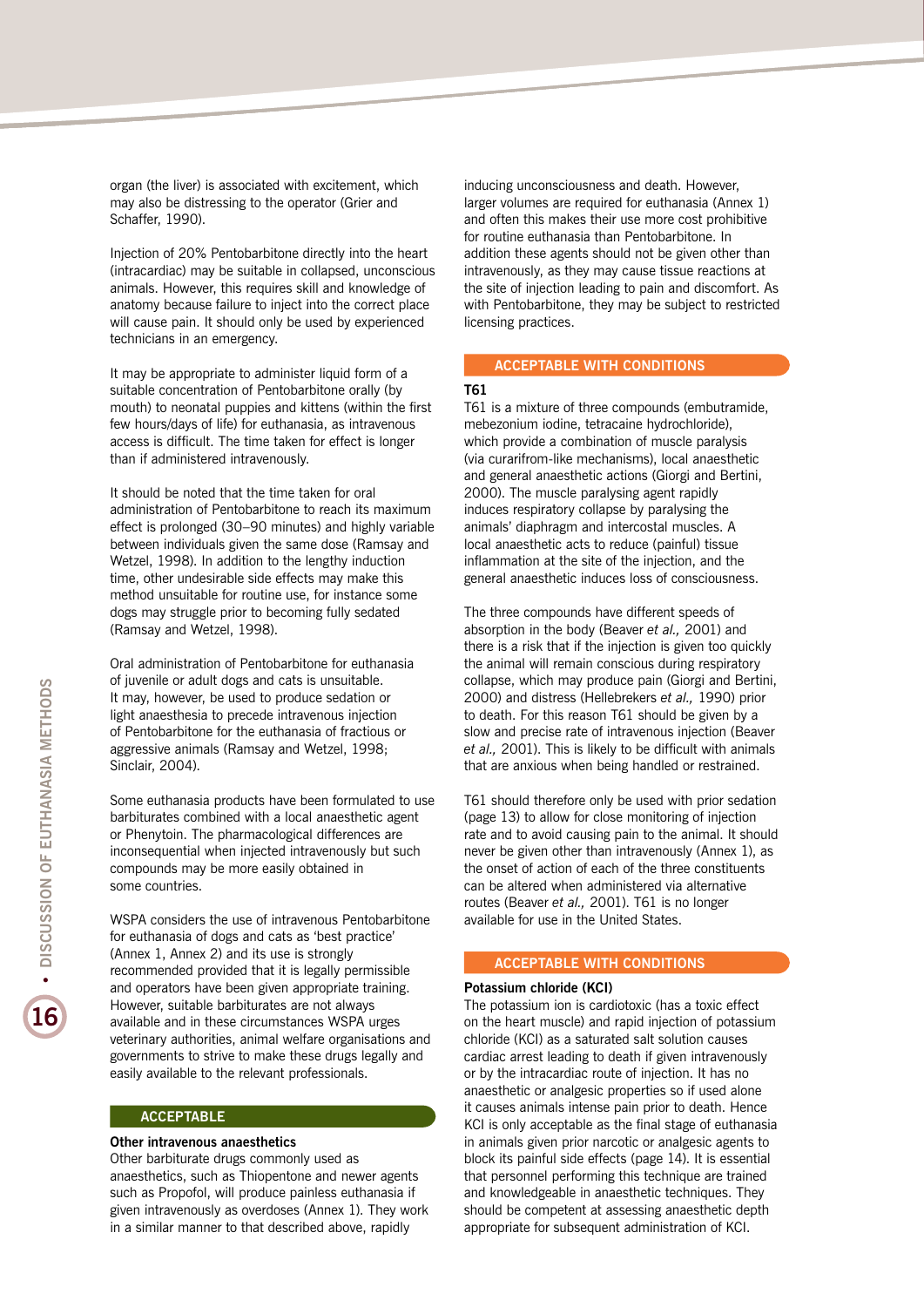Euthanasia with KCl is only considered to be acceptable if animals are under general anaesthesia, characterised by loss of consciousness, loss of response to unpleasant (including painful) stimuli and an absence of reflex muscle responses (Beaver *et al.,* 2001). KCI can be easily acquired, transported and mixed with water to form an injectable, supersaturated solution (Annex 1) to kill animals. However, the use of suitable preeuthanasia drugs will significantly increase both the time taken to perform euthanasia and its cost.

#### **ACCEPTABLE WITH CONDITIONS**

#### **Magnesium sulphate (MgSO<sub>4</sub>)**

Magnesium sulphate ( $MgSO<sub>4</sub>$ ) is a neuromuscular blocking agent. If delivered intravenously as a saturated salt solution it will lead to cardiac and respiratory arrest followed by death (Close *et al.*, 1996). However, it causes muscle paralysis (inducing respiratory arrest) without prior loss of consciousness (Beaver *et al.*, 2001); the animal therefore remains conscious but immobile until the brain succumbs to lack of oxygen (European Food Safety Authority, 2005). Moreover  $MgSO<sub>4</sub>$  has no analgesic or anaesthetic properties to block the painful side effects and its sole use as an agent for euthanasia is inhumane (Close *et al.*, 1996, 1997; Beaver *et al.*, 2001; European Food Safety Authority, 2005). Dogs have been observed to experience violent muscle spasms and contractions, vocalising, gasping for breath and convulsion seizures prior to death (Avariez and Caday, 1958), indicating that they experience pain and distress. As with using KCI for euthanasia,  $MgSO<sub>4</sub>$  is only acceptable as the final stage of euthanasia in animals that are anaesthetised (page 14) and hence unconscious and unresponsive to noxious (including painful) stimuli (and their reflex muscle responses can no longer be evoked). Again, this requirement for pre-euthanasia drugs significantly adds to both the time taken to perform euthanasia and to its cost. Furthermore, large volumes of  $MgSO<sub>4</sub>$  are required (Annex 1) and an effective saturated solution becomes very viscous and difficult to handle for injection.

#### **NOT ACCEPTABLE**

#### **Chloral hydrate (CH)**

Chloral hydrate (CH) acts slowly to depress the brain centres responsible for controlling respiration and during the time taken to become unconscious animals display muscle spasms, gasp for breath and vocalise; indicating that they are in distress (Carding, 1977; Close *et al.,* 1996). This drug has no anaesthetic or analgesic properties to block the painful and distressing side effects and it is unacceptable for use in dogs and cats. Even with prior use of anaesthetics its slow mode of action and the large volume required for it to be effective make it unacceptable for euthanasia (Carding, 1977; Beaver *et al.,* 2001).

#### **Inhalant agents (gas mixtures)**

#### **Anaesthetic gases, nitrogen/argon, carbon dioxide, carbon monoxide, nitrous oxide and ether**

#### General considerations

Inhalation agents used for euthanasia include volatile liquid anaesthetics and gases or gas mixtures that result in hypoxia; delivered at increasing concentrations they displace oxygen in the air breathed by animals (inspired air) thereby lowering the concentration of oxygen reaching the lungs and tissues (Close *et al.*, 1996).

To be effective, inhaled agents must reach a certain (minimum) concentration in the animal's lungs (Beaver *et al.*, 2001). This means they do not induce an immediate loss of consciousness, and death follows at some considerable time later (European Food Safety Authority, 2005). The humane induction of unconsciousness is important, and any inhalation agents used must not be unpleasant for the animal to breathe or produce pain or distress prior to loss of consciousness (Close *et al.*, 1996, 1997; Leach *et al.*, 2004; European Food Safety Authority, 2005). In particular, inhalation agents that produce convulsions prior to unconsciousness are unacceptable for euthanasia and should not be used (Close *et al.*, 1996; Beaver *et al.*, 2001).

Very young animals are particularly resistant to the effects of lowered oxygen concentrations (hypoxia/ anoxia) because their haemoglobin (the oxygentransporting molecule in red blood cells) has a higher affinity for oxygen than that of adults (Pritchett *et al.*, 2005 cited by European Food Safety Authority, 2005); an adaptation to being in the uterus. Young animals, therefore, take longer to die from hypoxia than adults (Close *et al.*, 1996; Beaver *et al.*, 2001).

Inhaled agents may take longer to build up in the lungs and be effective in animals that are ill, injured or old, as these animals may show decreased ventilation (shallow breathing), making agitation more likely before loss of consciousness (Beaver *et al.*, 2001).

In addition to these general considerations for animal welfare, the health and safety of operators is a major concern with some of these methods. Both acute and chronic exposure to these agents can have toxic effects on humans (National Institute for Occupational Safety and Health, 1977).

#### **ACCEPTABLE WITH CONDITIONS**

#### **Anaesthetic gases**

Halothane, Enflurane, Isoflurane and Sevoflurane are commonly used as anaesthetic agents and can be used for euthanasia if they are given as an overdose (Annex 1) (European Food Safety Authority, 2005). However, these agents differ in the speed at which they induce unconsciousness and they possess varying degrees of pungency, which animals may find unpleasant (Leach *et al.,* 2004; European Food Safety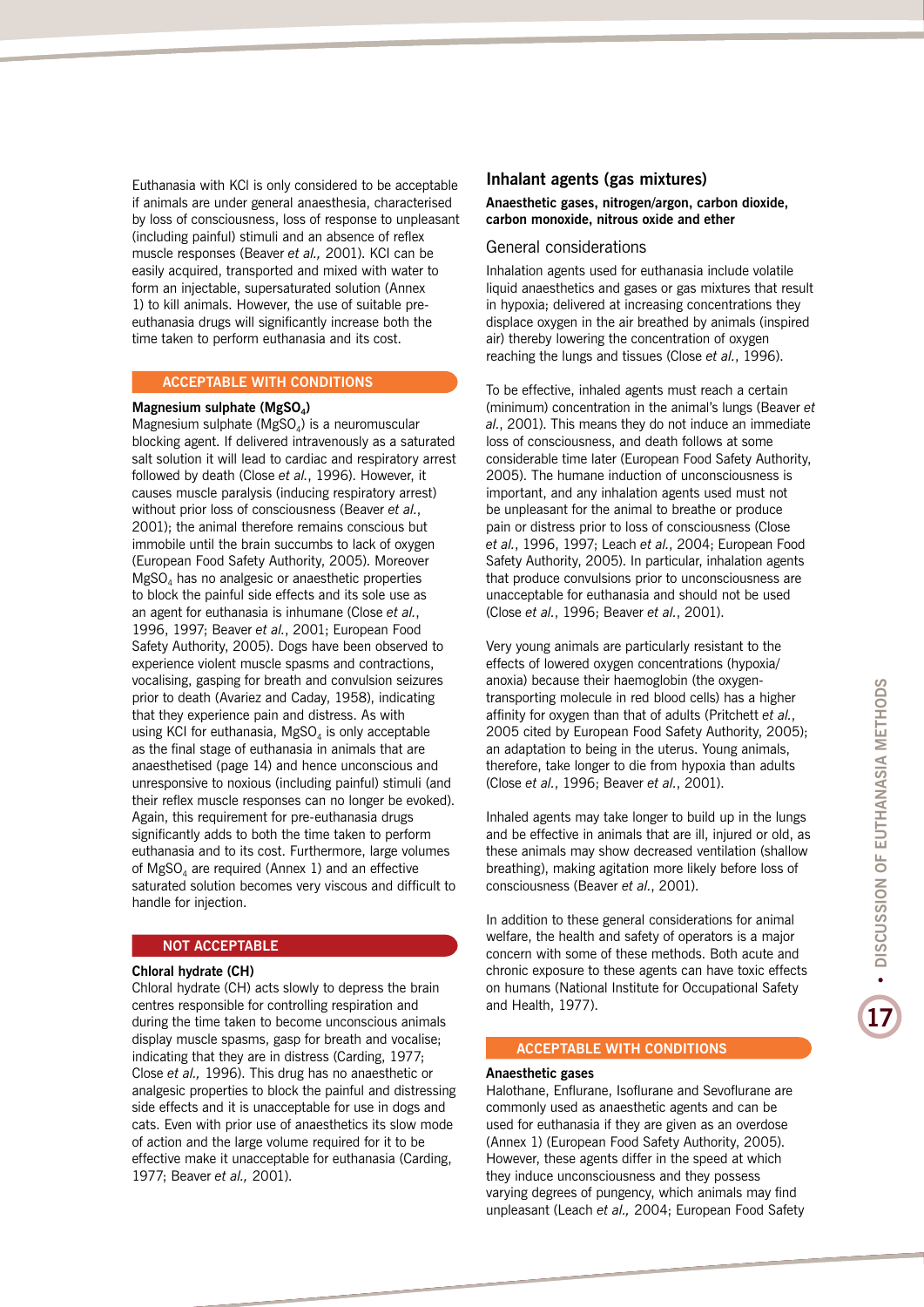Authority, 2005). In addition, animals may struggle and become anxious during induction (Beaver *et al.,* 2001) because anaesthetic vapours may be irritating (Leach *et al.,* 2004). They are therefore not generally considered to be suitable as sole agents for euthanasia in larger animals (>7kg). Halothane is preferred because it may be less aversive during induction (Leach *et al.,* 2004) and produces anaesthesia more rapidly than the other agents (Beaver *et al.,* 2001; European Food Safety Authority, 2005).

Inhalation anaesthetic agents are vaporised and delivered into chambers, via a face mask or tube from anaesthetic machines; they are combined with air/ oxygen during induction to prevent hypoxia (Close *et al.,* 1996, Beaver *et al.,* 2001). The liquid states of these agents are highly irritant, and animals should only be exposed to vapours. Chambers and anaesthetic machines should be properly designed to ensure that the gas is evenly distributed and that the animal is rapidly exposed to effective concentrations of the agent (Close *et al.,* 1996). It is important to use equipment that is well maintained and to have scavenging units (devices used to reduce the pollution in the air) to prevent personnel being exposed to the anaesthetic agents, as exposure to trace concentrations of anaesthetic gases is recognised as a human health hazard (National Institute for Occupational Safety and Health, 1977).

The large doses required for euthanasia are expensive and tend to make this method cost prohibitive. With the difficulty in administration and human health aspects, this means that although this can be an acceptable method of euthanasia for small dogs and cats there are more suitable methods available (Close *et al.,* 1997; Beaver *et al.,* 2001). The greatest value of anaesthetic gases may be for the euthanasia of small animals (<7kg) where intravenous access is difficult, and to allow for intracardiac injection of other suitable euthanasia agents. In addition, anaesthetic gases may be given as an overdose to animals that are already surgically anesthetised when, on humane grounds, it is not desirable for them to regain consciousness.

#### **NOT ACCEPTABLE**

#### **Nitrogen or nitrogen/argon mixtures**

Nitrogen and argon are colourless, odourless gases that are inert, non-flammable and non-explosive. Both gases are present in atmospheric air (nitrogen at 78% and argon at <1%). Placing animals in enclosed containers that are pre-filled with nitrogen or argon induces unconsciousness and results in paralysis of the respiratory centres, followed by death (Beaver *et al.,* 2001; European Food Safety Authority, 2005).

There are few studies on nitrogen inhalation for euthanasia of dogs, but these suggest that loss of consciousness is preceded by hypoxemia and hyperventilation (Herrin *et al.,* 1978) which may be distressing to animals (Beaver *et al.,* 2001). Following loss of consciousness, dogs were observed yelping, gasping and convulsing, and some develop muscle tremors (Herrin *et al.,* 1978), occurrences likely to be aesthetically objectionable for human operators (Reilly, 1993; European Food Safety Authority, 2005). Although time to unconsciousness was 1–2 minutes from initial exposure to the gas, the time to death was recorded at 5 minutes (Herrin *et al.,* 1978). Tranquillising dogs with Acepromazine (ACP) prior to exposure with nitrogen gas for euthanasia (in an attempt to ameliorate the possible distressing side effects of hypoxemia) significantly prolongs the time to death (Quine *et al.,* 1988). It is essential that high concentrations of gas are maintained for the duration until death has been confirmed (European Food Safety Authority, 2005), as re-establishing concentration of oxygen at 6% or greater in the chamber will allow immediate recovery (Beaver *et al.,* 2001).

In summary, the suitability and humaneness of this method is not well understood (Beaver *et al.*, 2001; European Food Safety Authority, 2005). Current evidence indicates this method is unacceptable because animals may experience distressing side effects prior to loss of consciousness, and there are more humane alternatives available for the euthanasia of dogs and cats.

#### **NOT ACCEPTABLE**

#### Carbon dioxide (CO<sub>2</sub>)

Carbon dioxide  $(CO<sub>2</sub>)$  is a non-flammable, non-explosive gas, present in air in small concentrations (0.04%); as a separate gas it is heavier than air (Carding, 1977; Beaver *et al.,* 2001). Inhalation of CO<sub>2</sub> above 70% depresses the central nervous system leading to respiratory arrest and death from asphyxia (Carding, 1968). Depending on the concentration, loss of consciousness may occur within 1*–*2 minutes but actual death may not follow until 5–20 minutes after initial exposure (Carding, 1968). For euthanasia,  $CO<sub>2</sub>$  must be delivered at a controlled rate from cylinders into specially constructed chambers (Beaver *et al.,* 2001).

CO<sub>2</sub> is aversive to most species (European Food Safety Authority, 2005). Concerns over the humaneness of  $CO<sub>2</sub>$ (European Food Safety Authority, 2005) stem from its association with breathlessness and hyperventilation (Hewett *et al.*, 1993; Raj and Gregory, 1995). At high concentrations,  $CO<sub>2</sub>$  dissolves in the moisture of the animal's air ways producing carbonic acid that causes irritation (Ewbank, 1983, Close *et al.*, 1996) and pain in the animal's nose (Beaver *et al.*, 2001). In cats, induction to unconsciousness is accompanied by escape attempts, licking, sneezing and increased movement or agitation (Simonsen *et al.*, 1981); indicating exposure is distressing (Close *et al.*, 1997). Similarly, in dogs rapid exposure to increasing concentrations of  $CO<sub>2</sub>$  produced severe struggling and hyperventilation (Carding, 1968).

Studies conducted in rats have concluded that CO<sub>2</sub> when used in concentrations sufficient to induce loss of consciousness are likely to cause considerable suffering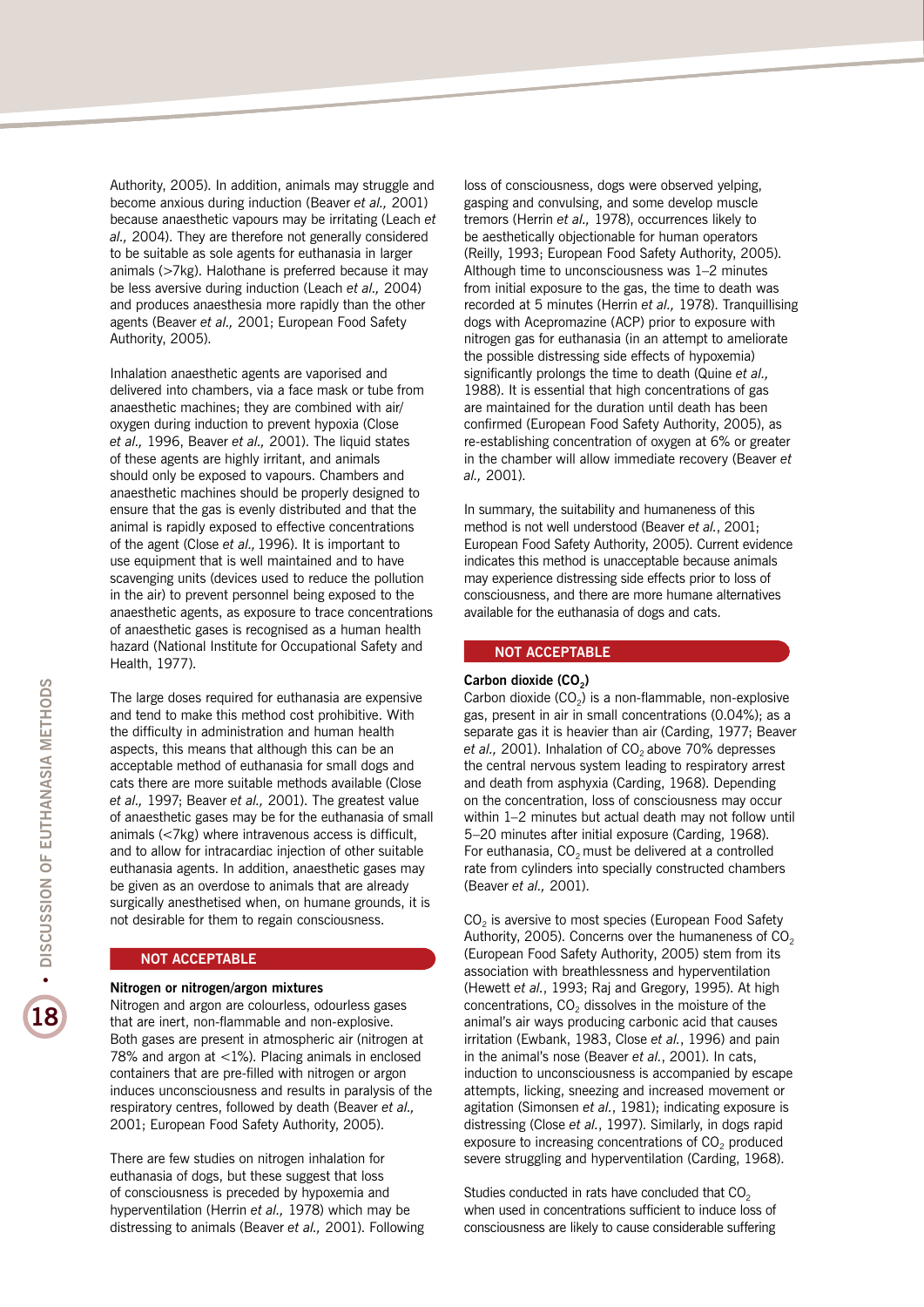before unconsciousness (Danneman *et al.*, 1997; Leach *et al.*, 2004). The cumulative stress associated with the induction of unconsciousness when using  $CO<sub>2</sub>$  is a serious welfare concern (European Food Safety Authority, 2005). WSPA therefore considers this to be an unacceptable method for the euthanasia of dogs and cats.

#### **NOT ACCEPTABLE**

#### **Carbon monoxide (CO)**

Methods of generating carbon monoxide (CO) gas for euthanasia of animals have included chemical interaction arising from combining sulphuric acid and sodium formate and the use of exhaust fumes produced from idling petrol engines (Carding, 1977). Both of these techniques produce irritants that are likely to result in considerable distress to animals and are therefore detrimental to the welfare of dogs and cats (Carding, 1968, 1977; Close *et al.*, 1996; Beaver *et al.*, 2001), and hence their use is not acceptable. Commercially compressed CO delivered from cylinders into specially constructed chambers has been used for the mass euthanasia of dogs and cats.

CO combines with haemoglobin in the red blood cells, decreasing the oxygen carrying capacity of the animal's blood. As a result, less oxygen is delivered to the tissues and cells (hypoxia), which leads to unconsciousness, followed by death (Chalifoux and Dallaire, 1983). Although the animal becomes unconscious within 1–2 minutes (variable between individuals), death as confirmed by cessation of heartbeat does not occur until 10–20 minutes after initial exposure to CO at concentrations reaching 6% (Moreland, 1974; Chalifoux and Dallaire, 1983; Dallaire and Chalifoux, 1985). Although the welfare aspects of this method have not been well researched, a few studies have reported that prior to loss of consciousness dogs show signs of anxiety, including moaning vocalisations (Carding, 1968; Chalifoux and Dallaire, 1983; Dallaire and Chalifoux, 1985) and signs of agitation (Moreland, 1974; Chalifoux and Dallaire, 1983). Furthermore, there is some concern that the onset of convulsions (Close *et al.*, 1996) and muscular spasms (Moreland, 1974) may precede loss of consciousness (Chalifoux and Dallaire, 1983; Close *et al.*, 1997). Equally distressing behaviours have been observed in cats during the initial phase of euthanasia using this method (Simonsen *et al.*, 1981).

Use of the tranquiliser ACP prior to euthanasia with CO significantly reduced some of the behavioural and physiological responses of dogs, but sufficient time must be allowed for ACP to reach its maximum effect before exposure to CO (Dallaire and Chalifoux, 1985).

In addition to the risks for animal welfare, CO is extremely hazardous for humans because it is highly toxic and difficult to detect. Even chronic low level exposure is considered a human health hazard and is associated with cardiovascular disease (Beaver *et al.*, 2001).

There are several practical limitations associated with this method of euthanasia. Firstly, the construction, diligent maintenance and careful operation of special chambers are essential to reduce the risk to human and animal welfare; and these are likely to be costly. Secondly, use of CO to euthanase certain groups of animals is considered unacceptable (Humane Society of the United States, undated). In particular, animals under four months old (resistant to hypoxia); those with impaired breathing and or low blood pressure (due to systemic disease, injury or old age) will take longer to succumb, causing additional distress prior to death. Use of CO inhalation to euthanase obviously pregnant animals is also discouraged as the unborn young will not be exposed to the gas and will die slowly as a result of suffocation, due to death of the mother (Humane Society of the United States, undated). Moreover, unconscious dogs urinate, defecate and regurgitate (Moreland, 1974) making this aesthetically objectionable for operators and requiring chambers to be thoroughly cleaned, adding to the time of use.

Although considered a conditionally acceptable method of euthanasia by the American Veterinary Medicine Association (Beaver *et al.*, 2001) and the Humane Society of the United States for some dogs and cats, the many limitations of CO may make this method less practical, considerably slower and more expensive than lethal injection (Humane Society of the United States, undated). There is also concern over the distressing side effects of exposure to CO (European Food Safety Authority, 2005) while the animal is conscious (Stafford, 2006) and over the significant danger to operators. For these reasons WSPA considers this to be an unacceptable method for the euthanasia of dogs and cats.

#### **NOT ACCEPTABLE**

#### **Nitrous oxide (N<sub>2</sub>0)**

This gas is no longer considered appropriate as a sole anaesthetic agent as it does not induce anaesthesia in animals even at 100% concentrations (Beaver *et al.*, 2001). If  $N<sub>2</sub>0$  is used on its own it produces hypoxemia (low oxygen in the blood) (European Food Safety Authority, 2005) before respiratory or cardiac arrest (Beaver *et al.*, 2001) and as a result animals may become distressed prior to loss of consciousness (Beaver *et al.*, 2001). This method is considered inhumane and not acceptable for euthanasia.

#### **NOT ACCEPTABLE**

#### **Ether**

This is a highly inflammable volatile liquid, which may be explosive under some circumstances. It must be vaporised by the passage of a gas, normally oxygen, to be used as an anaesthetic. Ether is a relatively dangerous substance to use and causes distress by irritation to the nasal passages and eyes to both the animal and the operator (Close *et al.*, 1996). This agent is not suitable for euthanasia, because of extreme risk to operators and the detrimental effects on animal welfare.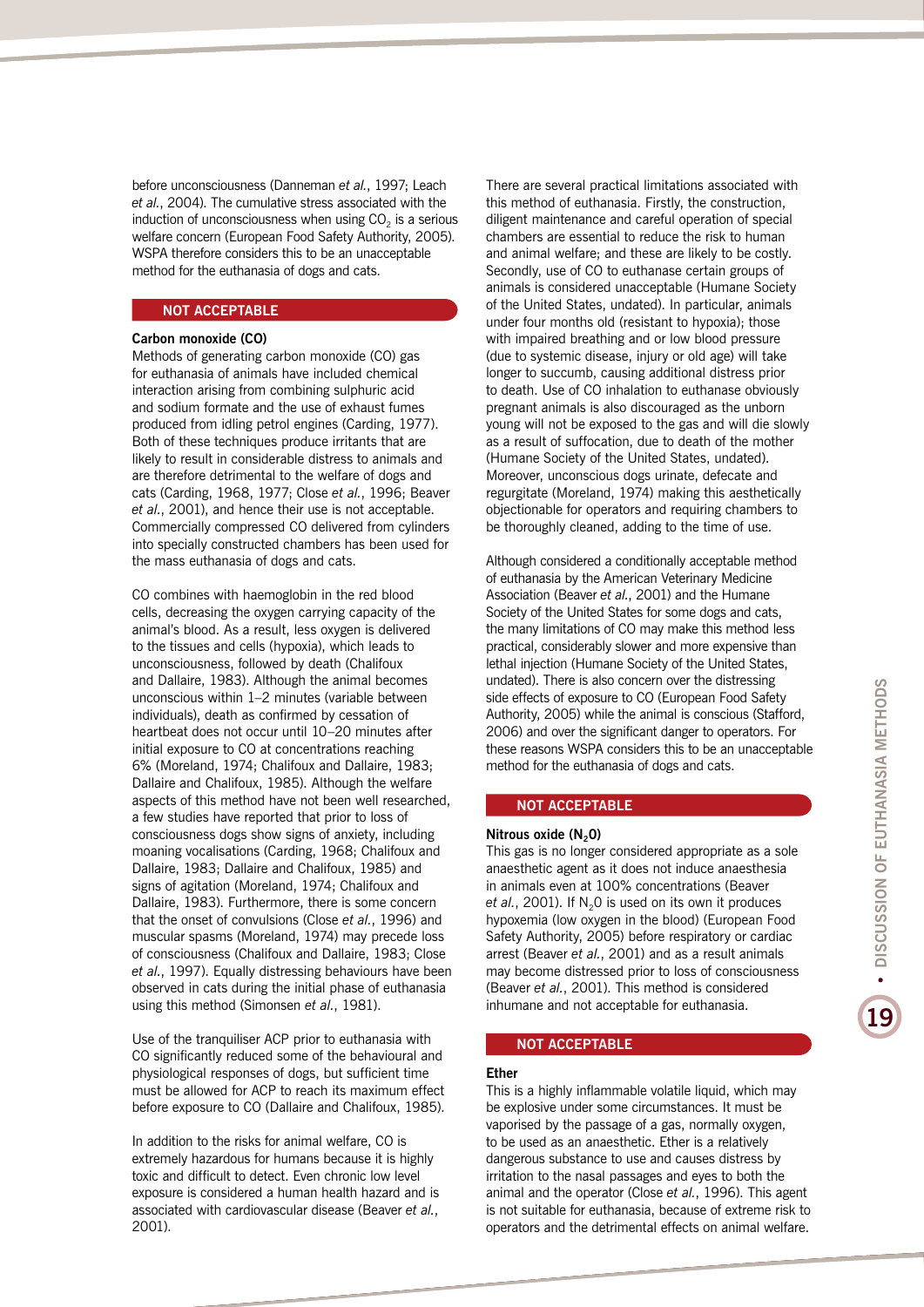#### **Physical methods**

#### **Shooting using a free bullet, penetrating captive bolt, electrocution, decompression, hanging and drowning**

#### General considerations

For several reasons physical methods for the euthanasia of dogs and cats are generally not recommended (Close *et al.,* 1997). Some methods are likely to cause severe pain and suffering to animals and are therefore considered inhumane, and unsuitable for euthanasia. In addition the high risk of equipment failure, malfunction and operator error when used in practice will cause pain and distress to the animals. The only physical method considered conditionally acceptable by WSPA *–* shooting with a free bullet *–* could be used as a last resort in an emergency situation when no other methods are possible, but not as routine.

Many of these methods may be aesthetically objectionable for personnel, making them distressing to perform and further increasing the stress that operators may experience. Furthermore, if operators are distressed and dissatisfied themselves, there is an increased likelihood of them becoming careless when handling animals.

#### **ACCEPTABLE WITH CONDITIONS**

#### **Shooting using a free bullet**

An accurate shot to the animal's head will result in immediate destruction of the brain and loss of consciousness, followed by death (Carding, 1977). However, specialist training and considerable skill is required to ensure that the bullet will penetrate the brain. In addition there is extreme danger to the operators and any bystanders, and a firearm should never be used in enclosed spaces as there is a risk of ricocheting bullets. Moreover, the use of a firearm is likely to be subject to strict local and national regulations. WSPA would only conditionally accept this method for use in an emergency situation, when it is necessary to alleviate the suffering of an individual animal but no acceptable euthanasia methods are possible, because the animal cannot be handled or given pre-euthanasia drugs.

#### **NOT ACCEPTABLE**

#### **Captive bolt**

Although widely used and accepted as a stunning procedure for the slaughter of large livestock species, this method is generally considered inappropriate for dogs and cats (European Food Safety Authority, 2005). The penetrative captive bolt pistol must be placed in contact with the animal's skull and precise positioning is essential so that the bolt penetrates the correct area of the brain first time. Animals must be adequately restrained so that the head remains steady (Carding, 1977; Dennis *et al.,* 1988; Beaver *et al.,* 2001), which makes this method particularly difficult with fearful and aggressive dogs and cats (Carding, 1977). Furthermore, the conformational differences between the skulls of individuals and breeds of dogs increase the risk of a mis-stun. The principle skull types are dolichocephalic (long, narrow head), brachycephalic (short, wide heads) and mesaticephalic (medium proportions).

Use of a captive bolt may be aesthetically unpleasant to the operator, especially as further measures are necessary (e.g. pithing or exsanguination) to ensure death (Beaver *et al.,* 2001). The bleeding that occurs after penetration of the skull and after further pithing creates a hazard for the operator, due to the risk of coming into contact with blood and brain matter. This risk may be of particular concern in rabies-endemic areas.

As there is a high risk of mis-stunning through inadequate use of the penetrating captive bolt, and hence causing pain and distress, WSPA considers this an unacceptable method for the euthanasia of dogs and cats.

#### **NOT ACCEPTABLE**

#### **Electrocution**

In theory it is possible to achieve euthanasia by applying an appropriate electric current and voltage in a two-step process: first, spanning the animal's brain to render it unconscious – producing an effective stun; second, applying sufficient current across the heart to produce cardiac fibrillation and death from hypoxia (Beaver *et al.*, 2001). However, it is WSPA's experience that such ideal conditions are never achieved in practice. There are grave concerns over the suitability of the design (Carding, 1977) and maintenance of equipment, which, coupled with lack of training and misuse (Phillips, undated), make this method inhumane. If an animal is not effectively stunned, which is often the case with whole body exposure to electric current in electrocution chambers (Carding, 1977), death results from cardiac fibrillation in a conscious animal, and hence involves excruciating pain and distress. In addition this method may be extremely hazardous to personnel, and is aesthetically objectionable as it causes violent extension and stiffening of the animal's limbs, head and neck (Beaver *et al.*, 2001).

WSPA regards electrocution as an unacceptable method of euthanasia for dogs and cats, as the minimum conditions necessary for it to be humane are often not achieved in practice.

#### **NOT ACCEPTABLE**

#### **Decompression**

This method requires the use of decompression chambers. In theory the low ambient air pressure in the absence of extra oxygen results in cerebral hypoxia, leading to loss of consciousness followed by death (Carding, 1977). However, expansion of trapped gases in body cavities leads to adverse physical effects, pain and discomfort (Close *et al.*, 1996), and is likely to cause anxiety and stress in animals (Close *et al.*, 1997).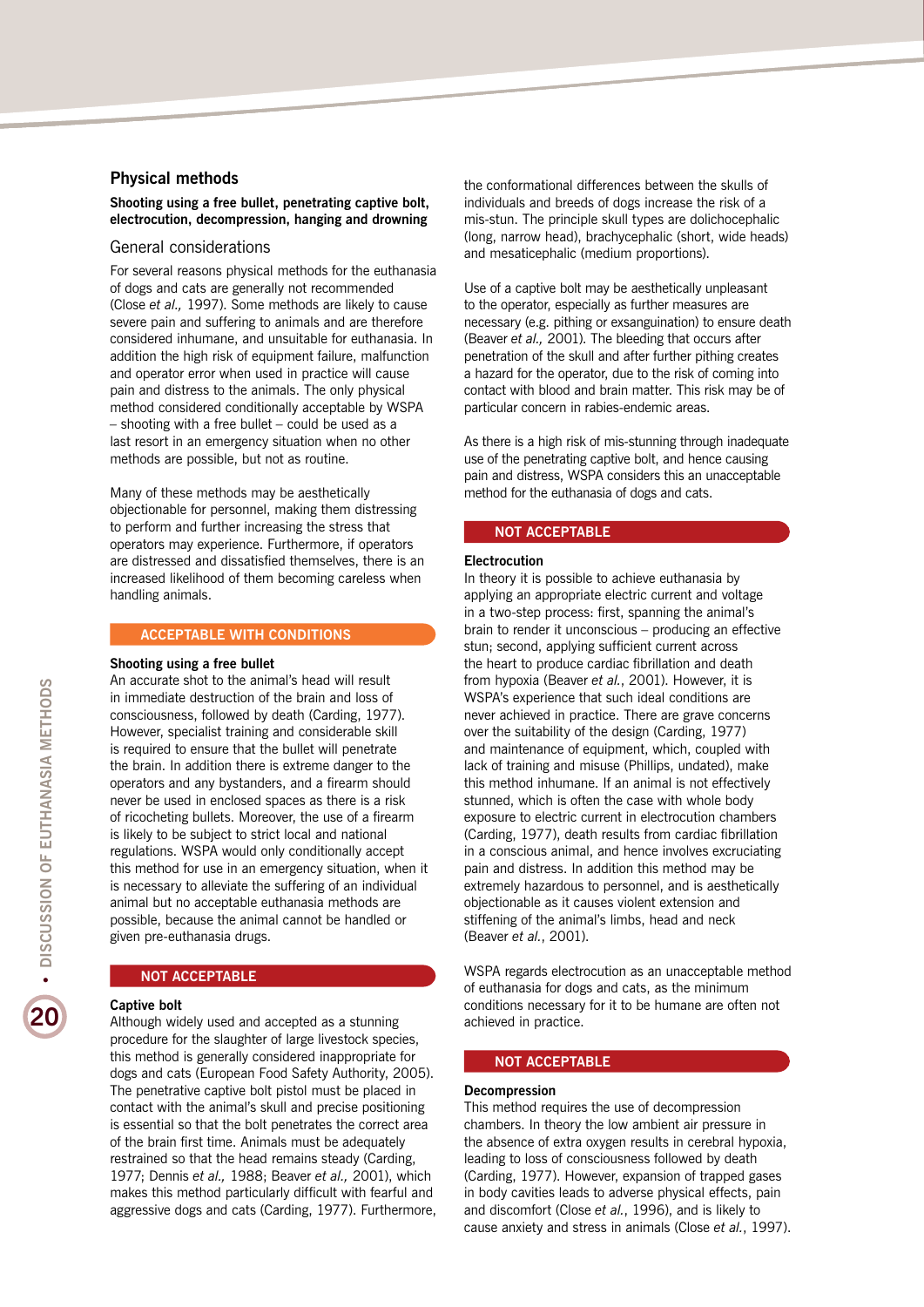In addition this method may be aesthetically unpleasant for the operator as unconscious animals may bloat, bleed, vomit, convulse, urinate and defecate during decompression (Hatch, 1982).

This method is inhumane and therefore not acceptable for the euthanasia of dogs and cats.

#### **NOT ACCEPTABLE**

#### **Hanging**

Death results by asphyxiation from constriction of the trachea after strangulation, causing the animals fear and distress. This method is inhumane and its use is condemned by WSPA.

#### **NOT ACCEPTABLE**

#### **Drowning**

Prolonged death by asphyxiation after immersion in water (drowning) causes animals fear and severe stress (Close *et al.*, 1996). This method is inhumane and its use is condemned by WSPA.

#### **Poisons**

#### **Strychnine and cyanide**

#### General considerations

These agents cause excruciating pain and distress to animals.

#### **NOT ACCEPTABLE**

#### **Strychnine**

Strychnine acts on the nervous system resulting in painful muscle contractions and violent convulsions. The animal remains conscious and experiences extreme pain and distress before it dies as a result of suffocation (Lumb, 1985; Close *et al.,* 1996; Beaver *et al.,* 2001). This is an unacceptable agent for euthanasia as its mode of action is inhumane.

#### **NOT ACCEPTABLE**

#### **Cyanide**

Cyanide blocks oxygen uptake, leading to respiratory collapse. It is accompanied by violent and painful convulsions prior to the onset of unconsciousness and death (Hatch, 1982). In addition, the use of cyanide represents an extreme danger to people as they are equally susceptible to its toxicity. The use of cyanide is inhumane and should never be a method of euthanasia. **The World Society for the Protection of Animals firmly believes that in all situations when euthanasia is deemed necessary the methods adopted should be truly humane. They should achieve rapid, painless death and minimise fear and distress to animals. Our goal is for all countries to adopt the humane methods endorsed by WSPA, and for this document to be used to encourage authorities to make the recommended drugs available.**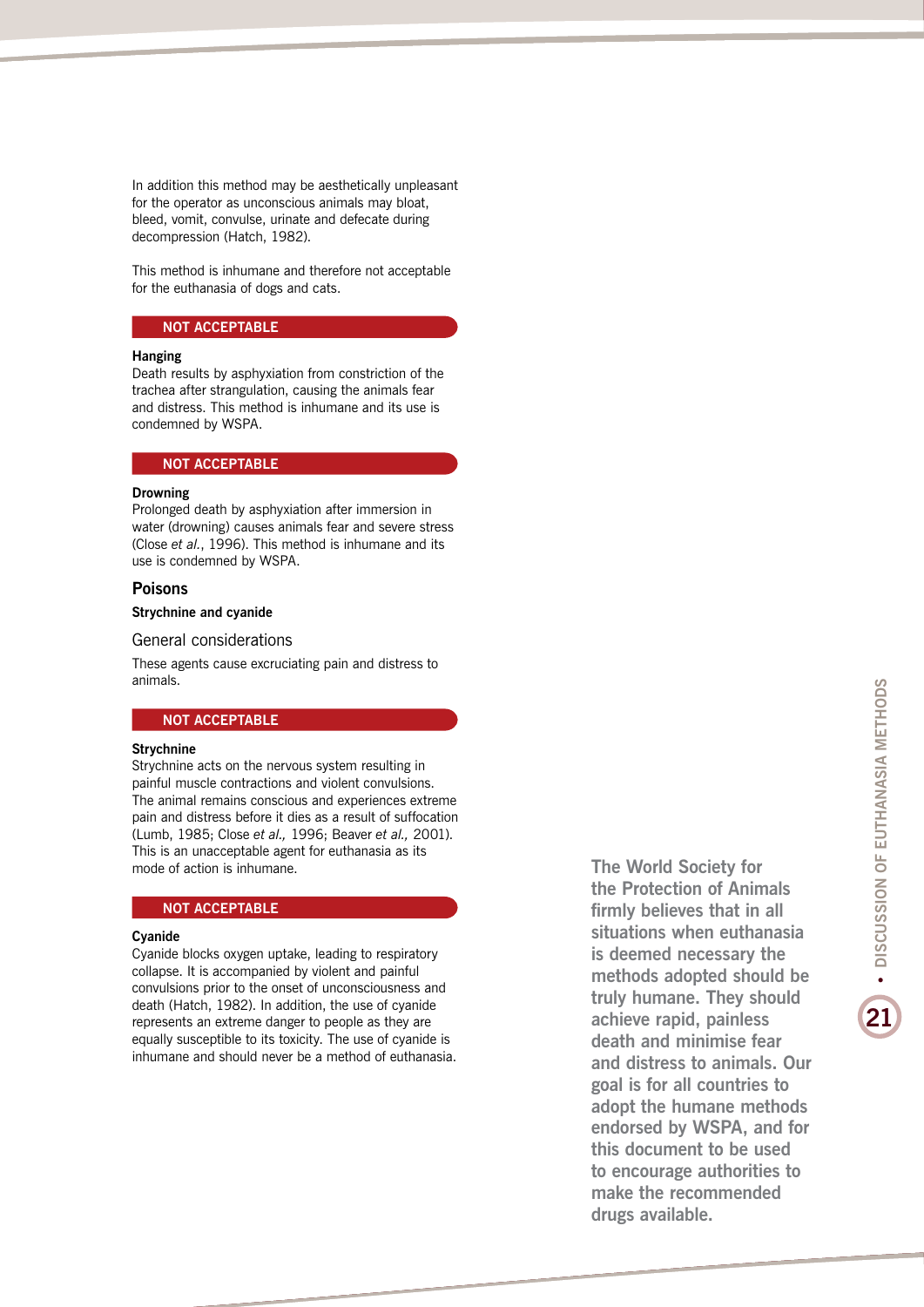## **REFERENCES**

Avariez, J.B. and Caday, L.B. 1958. Magnesium sulphate euthanasia in dogs. *Journal of the American Veterinary Medical Association Aug* (15): 213*–*214.

Beaver, B.V., Reed, W., Leary, S., McKiernan, B., Bain, F., Schultz, R., Bennett, B.T., Pascoe, P., Shull, E., Cork, L.C., Francis-Floyd, R., Amass, K.D., Johnson, R., Schmidt, R.H., Underwood, W., Thornton, G.W., Kohn, B. 2001. Report of the AVMA panel on euthanasia. *Journal of the American Veterinary Medical Association* 218: 669–696.

Bishop, Y. (Ed). 2005. *The Veterinary Formulary*. Sixth Edition. Pharmaceutical Press, The University Press, Cambridge, UK in Association with the British Veterinary Association.

Carding, A.H. 1968. Mass euthanasia of dogs and cats with carbon monoxide and/or carbon dioxide; preliminary trials. *Journal of Small Animal Practice* 9: 245–259.

Carding, T. 1977. Euthanasia of cats and dogs. *Animal Regulation Studies* 1: 5*–*21.

Chalifoux, A., and Dallaire, A. 1983. A physiologic and behavioural evaluation of carbon monoxide anaesthesia of adult dogs. *American Journal of Veterinary Research* 44: 2412*–*2417.

Close, B., Banister, K., Baumans, V., Bernoth, E.M., Bromage, N., Bunyan, J., Erhart, W., Flecknell, P., Gregory, N., Hackbarth, H., Morton, D., Warwick, C. 1996. Working party report: Recommendations for euthanasia of experimental animals: Part 1. *Laboratory Animals* 30: 293–316.

Close, B., Banister, K., Baumans, V., Bernoth, E.M., Bromage, N., Bunyan, J., Erhart, W., Flecknell, P., Gregory, N., Hackbarth, H., Morton, D., Warwick, C. 1997. Working party report: Recommendations for euthanasia of experimental animals: Part 2. *Laboratory Animals* 3: 1–32.

Dallaire, A. and Chalifoux, A. 1985. Premedication of dogs with acepromazine or pentazocine before euthanasia with carbon monoxide. *Canadian Journal of Comparative Medicine* 49: 171–178.

Danneman, P.J., Stein, S., Walshaw, S.O. 1997. Humane and practical implications of using carbon dioxide mixed with oxygen for anaesthesia or euthanasia of rats. *Laboratory Animal Science* 47: 376 *–* 385.

Dennis, M.B., Dong, W.K., Weisbrod, K.A. 1988. Use of captive bolt as a method of euthanasia for larger laboratory animal species. *Laboratory Animal Science* 38 (4): 459– 462.

European Food Safety Authority – Animal Health and Welfare Panel. 2005. Scientific report: Aspects of the biology and welfare of animals used for experimental and other scientific purposes. Annex to the *EFSA Journal* 292: 1–136.

Ewbank, R. 1983. Is carbon dioxide euthanasia humane? *Nature* 305: 268.

Giorgi, M. and Bertini, S. 2000. TANAX (T61): An overview. *Pharmacological Research* 41 (4): 379–383.

Grier, R.L., and Schaffer, C.B. 1990. Evaluation of intraperitoneal and intrahepatic administration of a euthanasia agent in animal shelter cats. *Journal of the American Veterinary Medical Association* 197: 1611–1615.

Grove, D.M. and Ramsay, E.C. 2000. Sedative and physiological effects of orally administered 2-adrenoceptor agonists and ketamine in cats. Journal of the *American Veterinary Medical Association* 216: 1929–1932.

Hatch, R.C. 1982. Euthanatizing agents. In *Veterinary Pharmaceuticals and Therapeutics*. (eds. N.M. Booth and L.E. McDonald), fifth edition, pp. 1059–64. Ames, Iowa State University Press, USA.

Hellebrekers, L.J., Baumans, V., Bertens, A.P., Hartman, W. 1990. On the use of T61 for euthanasia of domestic and laboratory animals; an ethical evaluation. *Laboratory Animals* 24(3): 200–204.

Herin, R.A., Hall, P., Fitch, J.W. 1978. Nitrogen inhalation as a method of euthanasia in dogs. *American Journal of Veterinary Research* 39 (6): 989–991.

Hewett, T.A., Kovacs, M.S., Antwohl, J.E., Taylor-Bennett, B. 1993. A comparison of euthanasia methods in rats, using carbon dioxide in pre-filled and fixed flow rate filled chambers. *Laboratory Animal Science* 43: 573–582.

Humane Society of the United States (HSUS). Undated. *Statement on euthanasia methods for dogs and cats*. www.animalsheltering.org/resource\_ library/policies\_and\_guidelines/statement\_on\_ euthanasia.html Accessed 31st July 2007.

Leach, M.C., Bowell, V.A., Allan, T.F., Morton, D.B. 2004. Measurement of aversion to determine humane methods of anaesthesia and euthanasia. *Animal Welfare* 13: S77*–*S86.

Lumb, W.V. 1985. *Veterinary Anaesthesia.* Lea and Febiger, Philadelphia, USA.

Moreland, A.F. 1974. Carbon monoxide euthanasia of dogs: Chamber concentrations and comparative effects of automobile engine exhaust and carbon monoxide from a cylinder. *Journal of the American Veterinary Medical Association* 165: 853–855.

National Institute for Occupational Safety and Health. 1977. *Occupational exposure to waste anaesthetic gases and vapours.* No. 77*–*140. Washington D.C., USA.

Phillips, J.M. Undated. RSPCA Information: *Animal Euthanasia*.

Quine, J.P., Buckingham, W., Strunin, L. 1988. Euthanasia of small animals with nitrogen: Comparison with intraveneous pentobarbital. *Canadian Veterinary Journal* 29: 724*–*726.

Raj, A.B.M. and Gregory, N.G. 1995. Welfare implications of the gas stunning of pigs: determination of aversion to the initial inhalation of carbon dioxide or argon. *Animal Welfare* 4: 273–280.

Ramsay, E.C. and Wetzel, R.W. 1998. Comparison for oral administration of medication to induce sedation in dogs prior to euthanasia. *Journal of the American Veterinary Medical Association* 213: 240–242.

Reilly, J.S. 1993. *Euthanasia of animals used for scientific purposes*. Australian and New Zealand Council for the Care of Animals in Research and Teaching, Adelaide, Australia.

Simonsen, H.B. and Thordal-Christensen, A., Ockens, N. 1981. Carbon monoxide and carbon dioxide euthanasia of cats: duration and animal behaviour. *British Veterinary Journal* 137: 274–278.

Sinclair, L. 2004. Euthanasia in the Animal Shelter. In: *Shelter Medicine for Veterinarians and Staff.* (eds. L. Miller and S. Zawistowski), pp 389–409. Blackwell Publishing.

Stafford, K. 2006. Free living dogs. In: *The welfare of dogs*, pp: 31–54. Springer, Dordrecht, The Netherlands.

Wetzel, R.W. and Ramsay, E.C. 1998. Comparison of four regimens for intraoral administration of medication to induce sedation in cats prior to euthanasia. *Journal of the American Veterinary Medical Association* 213: 243–245.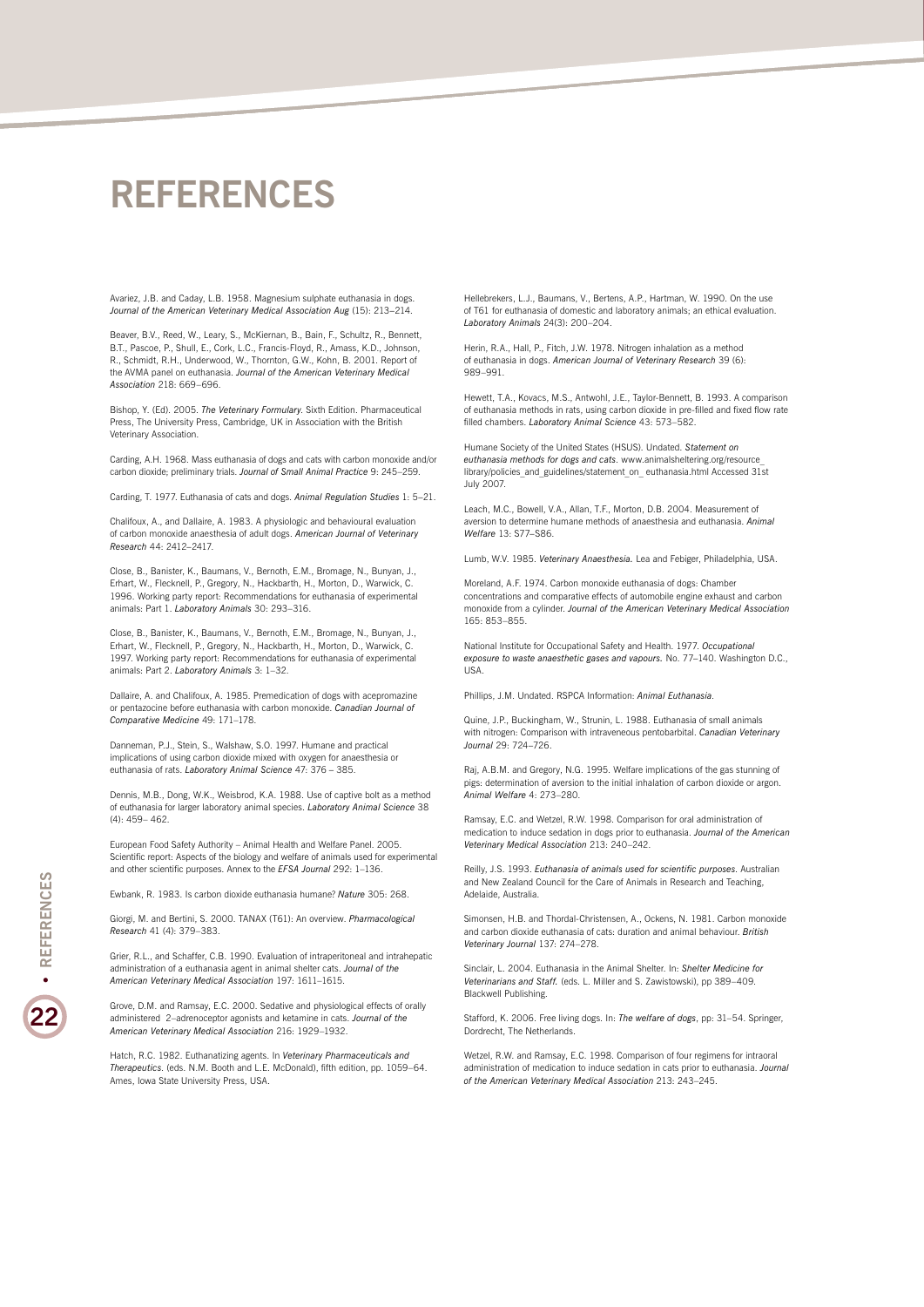## **ANNEX 1: Dosages and routes of administration of agents for euthanasia of dogs and cats**

The information is from those organisations using drugs for euthanasia in the field. The effects of many of these agents are dose dependent. It is therefore essential that an accurate estimate of the animal's weight is obtained prior to euthanasia. In addition the effects of these drugs may be highly variable and dependent upon the individual animal's physical characteristics and circumstances. All manufacturers' instructions should be consulted and adhered to.



| Pentobarbitone<br>solution<br>Injectable<br>solutions suitable<br>for euthanasia<br>(20%: 200mg/<br>mI) | Intravenous (IV)                   | 150mg/kg for both dogs and cats                                                                                                                                                                                                                                                                    | Best practice<br>Carcass disposal - recommend<br>incineration                                                                                                                                                                                                                                          | Not unless<br>the animal is<br>fractious                                                          |
|---------------------------------------------------------------------------------------------------------|------------------------------------|----------------------------------------------------------------------------------------------------------------------------------------------------------------------------------------------------------------------------------------------------------------------------------------------------|--------------------------------------------------------------------------------------------------------------------------------------------------------------------------------------------------------------------------------------------------------------------------------------------------------|---------------------------------------------------------------------------------------------------|
|                                                                                                         | Intraperitoneal<br>$(\mathsf{IP})$ | Proposed dosage schedule is<br>2-3 x recommended dose for IV<br>administration when preparations<br>containing concentrations of 390<br>mg/ml of Pentobarbitone are used<br>(Sinclair, 2004: p 397.)<br>120-200 mg/kg as necessary<br>(Bishop, 2005:p 291)                                         | Can be an irritant if given by this<br>route<br>Takes longer to take effect than via<br>IV route: 15-30 minutes<br>Carcass disposal - recommend<br>incineration                                                                                                                                        | Yes, ideally<br>unless the animal<br>is unconscious.<br>collapsed                                 |
|                                                                                                         | Intracardiac (IC)                  | 150mg/kg for both dogs and cats                                                                                                                                                                                                                                                                    | Can be painful if attempted in fully<br>conscious animals<br>Carcass disposal - recommend<br>incineration                                                                                                                                                                                              | Yes, this route of<br>administration<br>is only suitable<br>for unconscious.<br>collapsed animals |
|                                                                                                         | Oral<br>administration<br>(PO)     | Dose for neonatal kittens and<br>puppies: despite discussion with<br>animal welfare groups we have<br>been unable to provide suitable<br>guidance on an acceptable dose<br>for oral administration to neonates<br>at this time.<br>Dose for sedation of dogs: 63mg/kg<br>(Ramsay and Wetzel, 1998) | Takes longer to take effect than via<br>IV route<br>Powdered preparation delivered in<br>gelatine capsules can be hidden<br>in food and is less likely to be<br>detected by dogs than mixing the<br>liquid form with food.<br>Highly variable time to take effect<br>even in dogs given the same dose. | No                                                                                                |
|                                                                                                         |                                    |                                                                                                                                                                                                                                                                                                    | Prolonged time to take effect:<br>30-90 minutes.                                                                                                                                                                                                                                                       |                                                                                                   |
|                                                                                                         |                                    |                                                                                                                                                                                                                                                                                                    |                                                                                                                                                                                                                                                                                                        |                                                                                                   |
| Anaesthetic<br>agents given as<br>an overdose.<br><b>Thiopentone</b><br>Proprofol                       | Intravenous (IV)                   | Given to effect                                                                                                                                                                                                                                                                                    | Effective dose is highly variable,<br>dependent upon the animal's<br>age, physical status and use of<br>pre-euthanasia drugs<br>This method is time consuming<br>and costly in comparison to other<br>methods<br>Carcass disposal - recommend<br>incineration                                          | Not unless<br>the animal is<br>fractious, as<br>these agents<br>should be given<br>intravenously  |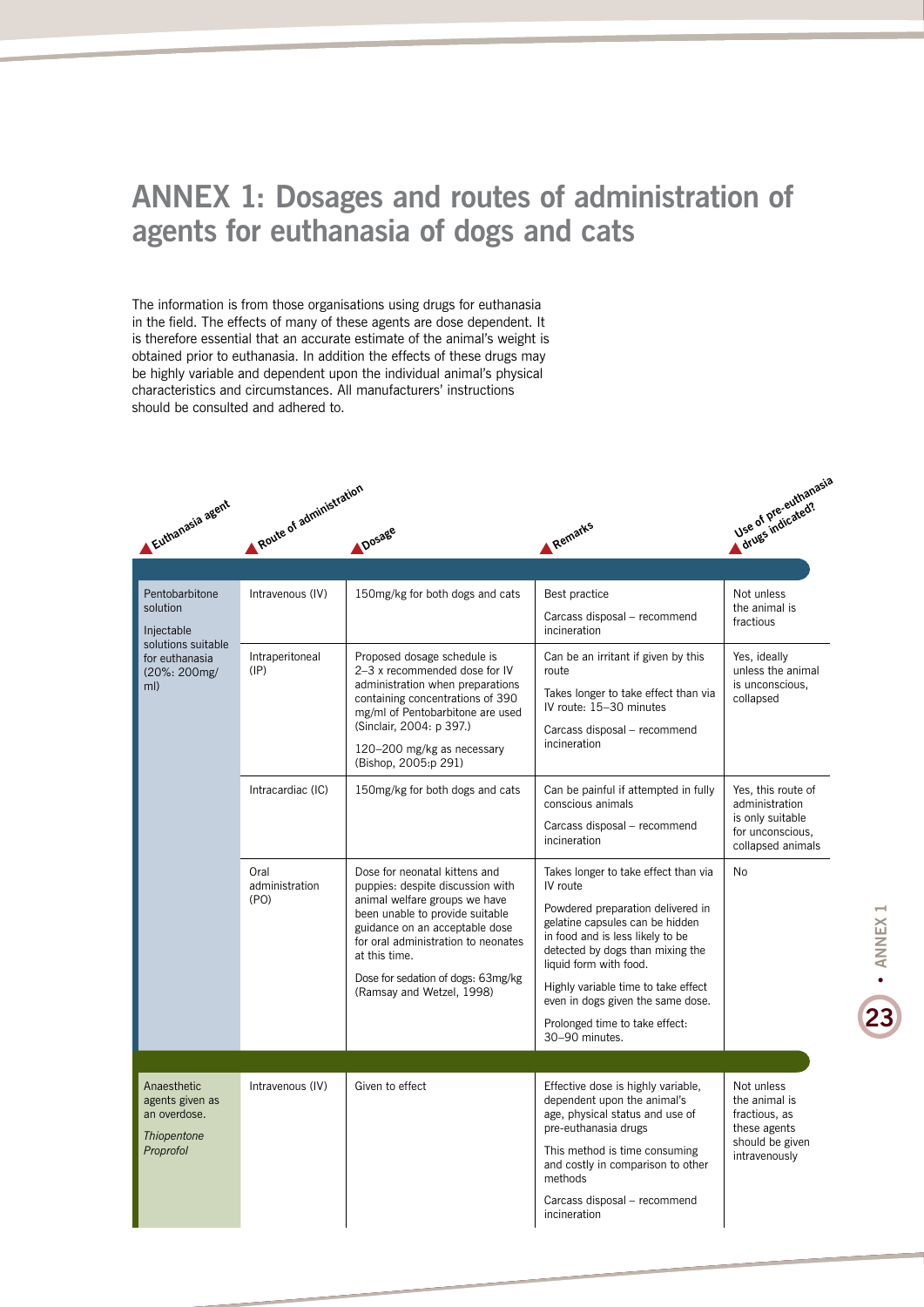|                                                                                                                             | Route of administration                     |                                                                                                                                                                                                                                                                                                                                                                                                                                                       |                                                                                                                                                                                                                                                                                          |                                                                                                                                                                                      |  |
|-----------------------------------------------------------------------------------------------------------------------------|---------------------------------------------|-------------------------------------------------------------------------------------------------------------------------------------------------------------------------------------------------------------------------------------------------------------------------------------------------------------------------------------------------------------------------------------------------------------------------------------------------------|------------------------------------------------------------------------------------------------------------------------------------------------------------------------------------------------------------------------------------------------------------------------------------------|--------------------------------------------------------------------------------------------------------------------------------------------------------------------------------------|--|
| Euthanasia agent                                                                                                            |                                             | <b>Dosage</b>                                                                                                                                                                                                                                                                                                                                                                                                                                         | Remarks                                                                                                                                                                                                                                                                                  | Use of pre-euthanasia<br>Uze ut Hildreated?                                                                                                                                          |  |
| T61                                                                                                                         | Intravenous (IV)                            | Dogs and cats: 0.3ml/kg                                                                                                                                                                                                                                                                                                                                                                                                                               | Slow, steady rate of injection                                                                                                                                                                                                                                                           | Yes, should                                                                                                                                                                          |  |
| (embutramide,<br>mebezonium<br>iodine, tetracaine<br>hydrochloride)<br>after sedation                                       |                                             |                                                                                                                                                                                                                                                                                                                                                                                                                                                       | required<br>Commercially available as a<br>pre-prepared euthanasia solution<br>accept in the USA                                                                                                                                                                                         | be sedated to<br>ensure slow<br>injection rate                                                                                                                                       |  |
|                                                                                                                             |                                             |                                                                                                                                                                                                                                                                                                                                                                                                                                                       | Carcass disposal - recommend<br>incineration                                                                                                                                                                                                                                             |                                                                                                                                                                                      |  |
| Potassium<br>chloride (KCI)<br>after anaesthesia                                                                            | Intravenous (IV)<br>or<br>intracardiac (IC) | One proposed dosage schedule<br>is 100g of KCI dissolved in 1 litre<br>of water; 20-30ml of solution<br>sufficient for euthanasia of dogs<br>weighing 15-20kg                                                                                                                                                                                                                                                                                         | Often available commercially as<br>a powder which is made into an<br>injectable solution by dissolving<br>in water<br>Carcass disposal - recommend<br>incineration                                                                                                                       | Yes, must be<br>anaesthetised                                                                                                                                                        |  |
|                                                                                                                             |                                             | 1-2 mmol/kg of body weight will<br>cause cardiac arrest (Beaver et<br>al., 2001)                                                                                                                                                                                                                                                                                                                                                                      |                                                                                                                                                                                                                                                                                          |                                                                                                                                                                                      |  |
| Magnesium<br>sulphate ( $MgSOA$ )<br>after anaesthesia                                                                      | Intravenous (IV)<br>or                      | Saturated solution of MgSO <sub>4</sub> . One<br>proposed dosage schedule is:                                                                                                                                                                                                                                                                                                                                                                         | Often available commercially as<br>a powder, which is made into an<br>injectable solution by dissolving                                                                                                                                                                                  | Yes, must be<br>anaesthetised                                                                                                                                                        |  |
|                                                                                                                             | intracardiac (IC)                           | 83% solution of MgSO <sub>4</sub> dissolved<br>in boiling water:<br>Dosage varies little if given by<br>IV or IC route of administration<br>(Avariez and Caday, 1958).<br>But highly variable dose for<br>individuals; one suggested<br>published effective dose:<br>20-38 ml for a 15 kg dog (Avariez<br>and Caday, 1958).<br>80mg/kg dose (Close et al., 1996)<br>Saturated aqueous solution<br>1g/ml at a dose of<br>2.5-4.0 mg/kg (Carding, 1977) | in water<br>Saturated solution becomes very<br>viscous<br>Large volumes required to achieve<br>euthanasia<br>Carcass disposal - recommend<br>incineration                                                                                                                                |                                                                                                                                                                                      |  |
| Gaseous<br>anaesthetics<br>e.g. Halothane,<br>Enflurane,<br>Isoflurane,<br>Sevoflurane,<br>Desflurane and<br>Methoxyflurane | Inhalation                                  | Given to effect<br>Delivered in a carrier gas (usually<br>oxygen) at the minimum alveolar<br>concentration (MAC)                                                                                                                                                                                                                                                                                                                                      | Only suitable for small animals or<br>animals already anaesthetised for<br>surgery<br>Requires an anaesthetic chamber<br>or can be delivered via breathing<br>systems and masks applied to<br>the face<br>Human health hazard if inhaled<br>Carcass disposal - recommend<br>incineration | Not suitable<br>for use in<br>larger animals<br>unless already<br>anaesthetised<br>for surgery and,<br>on humane<br>grounds, they<br>are not permitted<br>to regain<br>consciousness |  |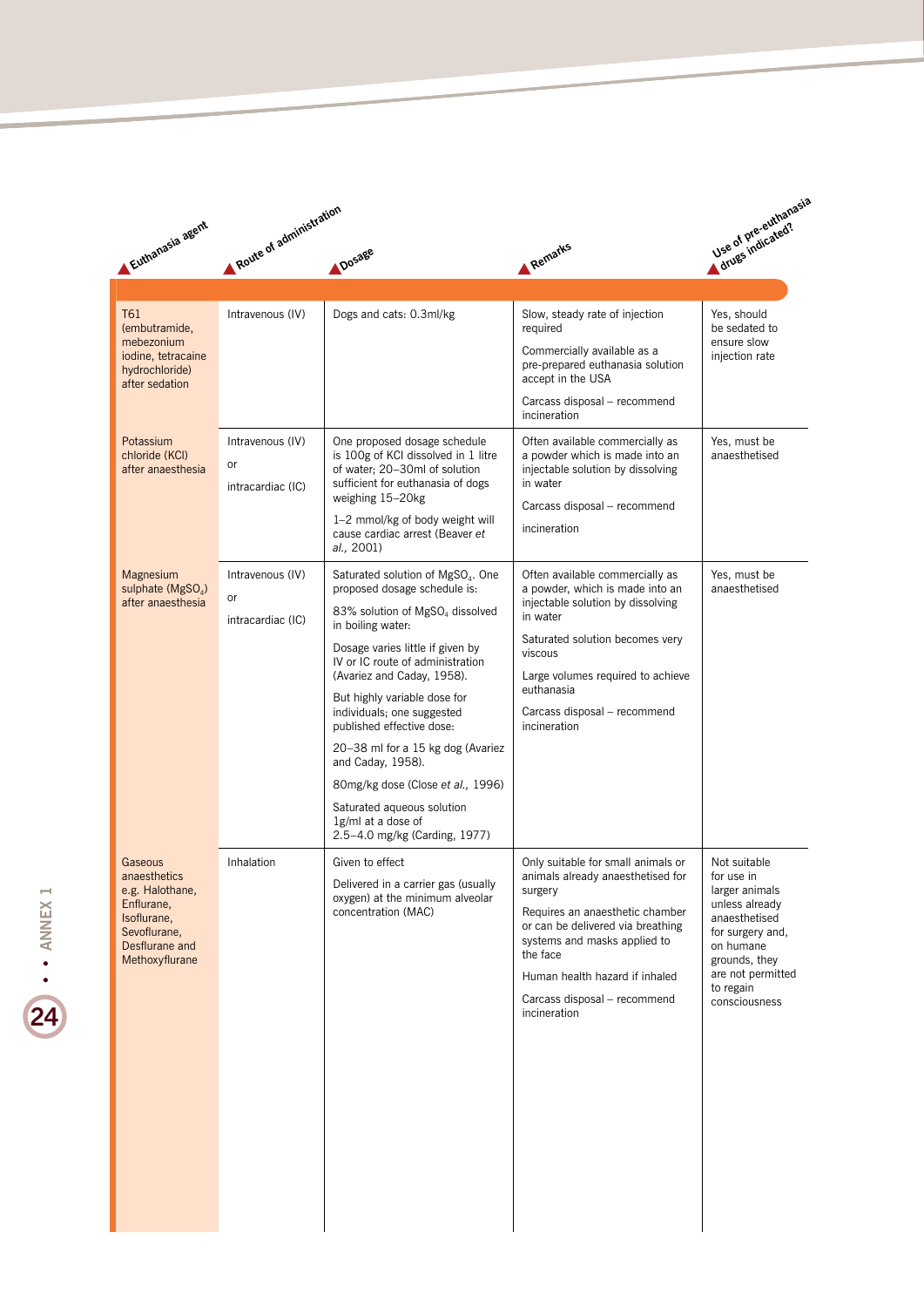## **ANNEX 2: Guidelines on the intravenous injection of Pentobarbitone for the euthanasia of dogs and cats**

#### **Introduction**

The World Society for the Protection of Animals strongly recommends the use of Pentobarbitone (also sometimes called Pentobarbitone sodium or sodium pentobarbital); a barbiturate specifically formulated for euthanasia. The intravenous (IV) injection of Pentobarbitone 20% solution is regarded as the most humane method of euthanasia for dogs and cats. The method of intravenous injection for dogs and cats can be mastered easily with training. In most cases animals show little or no resistance, provided that they are handled considerately and that they are used to close human contact. In certain countries euthanasia by intravenous injection may only be performed by a veterinarian or by operators working under veterinary supervision.

#### **1. Personnel**

Trained, competent and considerate personnel are essential for the humane handling of animals for euthanasia.

A minimum of two people are required for intravenous injection: one person should be able to restrain the animal safely and humanely (referred to hereafter as 'the assistant'), while the second accurately delivers the intravenous injection for euthanasia (referred to hereafter as the operator).

#### **2. Preparation**

Appropriate preparation must be made for smooth induction, and to ensure safe and humane handling of animals for euthanasia. In the first instance, personnel should ensure that all materials are available to hand and the environment is suitable, as follows.

#### **3. The environment**

A quiet room away from other animals is required in order to avoid dogs and cats becoming excited before the procedure, which would make them difficult to handle, requiring additional restraint.

An examination table approximately 90cm in height, with a non-slip surface, facilitates handling and allows for accurate injection.

Good lighting of the area is essential to enable the operator to see the site of the injection (usually the cephalic vein on the animal's foreleg); therefore facilitating precise delivery of the injection.

#### **4. Special precautions should be taken for suspect rabid animals**

**Extreme care should be taken when handling and euthanasing animals suspected of having rabies. Special precautions include protective clothing for personnel,** 

**and specialist capture and restraint equipment to prevent handlers being bitten and to minimise human contact with animal body fluids. To facilitate safe handling of these animals, sufficient sedation (pages 13–14) should be used prior to injection with the euthanasia agent.**

#### **5. Assessment of the animal's temperament and ease of handling**

Animals that are not used to being handled by humans may experience fear when placed in novel surroundings, which may result in them showing defensive or avoidance behaviour. Any animals that are likely to be fractious or difficult to handle may pose a risk to personnel through aggressive behaviour. In these instances it is both more humane and safer for these animals to be sedated prior to euthanasia with sufficient time being allowed for the sedative to take maximum effect before euthanasia is undertaken.

Some nervous and aggressive dogs may require muzzling to avoid danger to handlers. If no muzzle is available, a bandage tied around the dog's nose and then behind the head (also known as a tape muzzle) can work in the short term.

Feral cats require special consideration as they are generally extremely fearful of humans. This presents both a welfare concern for the cat and a safety concern for the handlers, as the cat's defensive-aggressive behaviour can inflict injury. The most satisfactory method of capturing a feral cat is to use a cat trap with a squeeze back facility (Figure 1). The captured cat is then pressed against the mesh on the side of the cage so that an injection of a pre-euthanasia agent (pages 13–14) can be given. Once suitably sedated/immobilised the cat can be handled safely.

#### **6. Materials**

The following materials are required for intravenous injection:

#### **Syringes**

- Disposable syringes with eccentric (i.e. off-centre) nozzles.
- For cats, a syringe size of 2ml is recommended.
- For dogs, syringe sizes of 5, 10 and 20ml will be suitable for most weights.

#### **Disposable needles**

- Needle diameter is measured by the 'gauge': the larger the gauge the finer the needle.
- Needles are usually supplied in different coloured containers according to gauge for easy identification. The size of the needle depends upon the size of the animal and the substance to be injected. For an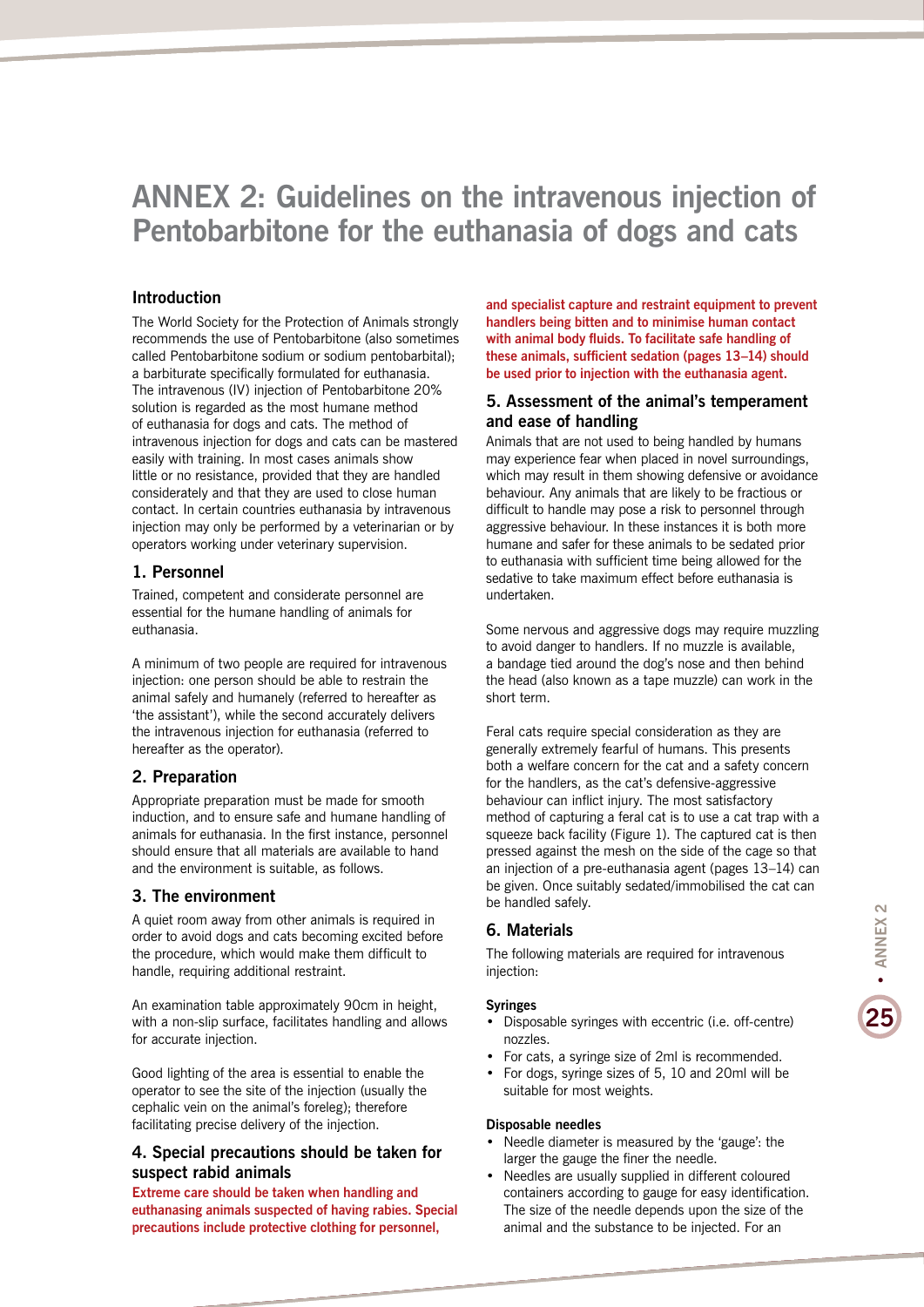

#### **Figure 1.**

Photograph of a squeeze-back cage for use with feral cats.

 $A -$  Front door to the cage. Once lifted open the cat can be enticed to enter from a cat trap **B** – The external 'arms' are moved towards the assistant and the rear wall of the cage pushes the cat flat against the facing wall in the squeeze-back mechanism.

intravenous injection of Pentobarbitone the following are recommended: Cats: needle of 22–24 gauge and length 0.75 inches (2cm), Dogs: needle of 18–22 gauge and length 1 inch (2.5 cm) is convenient for most size of dog.

#### **Cannulae**

If permanent plastic cannulae are available for use they are preferable as they minimise the risk that the needle may slip during the procedure resulting in some or all of the drug not being delivered directly into the vein (see section 7e). The technique for inserting a plastic cannula is similar to that for giving an intravenous injection, but may take a little more training and practice; insertion is especially difficult in smaller dogs and cats.

#### **Euthanasia agent**

Injection of Pentobarbitone, 20% solution is considered as 'best practice'; however some euthanasia products have been combined with a local anaesthetic agent or Phenytoin. The pharmacological differences are inconsequential but such compounds may be more easily obtained in some countries.

#### **Dose rate**

Where possible the animal should be weighed. If this is not possible, experienced personnel may be able to estimate the animal's weight with sufficient accuracy. The dose of Pentobarbitone should be determined according to the manufacturer's instructions.

#### **7. Method**

#### **(a) Filling the syringe**

A new, disposable needle should be attached to the nozzle of a new, disposable syringe, and then inserted into the bottle containing Pentobarbitone for filling. To prevent a vacuum forming in the bottle, resulting in difficulty with subsequent withdrawal of fluid, it is advisable first to inject into the bottle an amount of air



Photograph showing a dog restrained for intravenous injection. The assistant stands to left of the dog, and her right thumb is used to raise the cephalic vein to enable the operator to insert the needle. Her left arm restrains the dog under the chin.

equal to the volume of liquid to be withdrawn. Fill the syringe with the correct dose, calculated according to the manufacturer's instructions for the animal's weight. Remove the needle and syringe from the bottle and replace the cap on the needle for safety.

#### **(b) Handling and restraint Dogs**

Gently lift the animal on to the examination table. The dog should be facing the operator who will be giving the intravenous injection. Large or fractious dogs may require more than one handler for restraint. If the operator is right handed, the assistant should stand on the animals left. Where possible the animal should be in the sitting or lying position. The assistants' arm passes over the back of the and the other arm holds the animal under the chin (Figure 2).

#### **Cats**

The cat should be gently placed onto the examination table, facing the operator for intravenous injection. The assistant should hold the cat against their body, making the cat feel secure.

The animal's head should be held under its chin with one of the assistant's hands, while the other hand raises the cephalic vein (Figure 3). The cat's foreleg should be pushed forward at the elbow, and the thumb and forefinger used to apply gentle tourniquet pressure, as described for dogs in Figure 4.

#### **(c) Site of injection**

The cephalic vein in the animal's foreleg is the most convenient site for intravenous injection. When the animal is held correctly the cephalic vein is visible on top of the foreleg (Figure 4). Once the animal has been suitably restrained, it may be necessary to aid visualisation of the vein, particularly in cats and small dogs, to clip a small amount of hair on the foreleg where the injection is to be given.